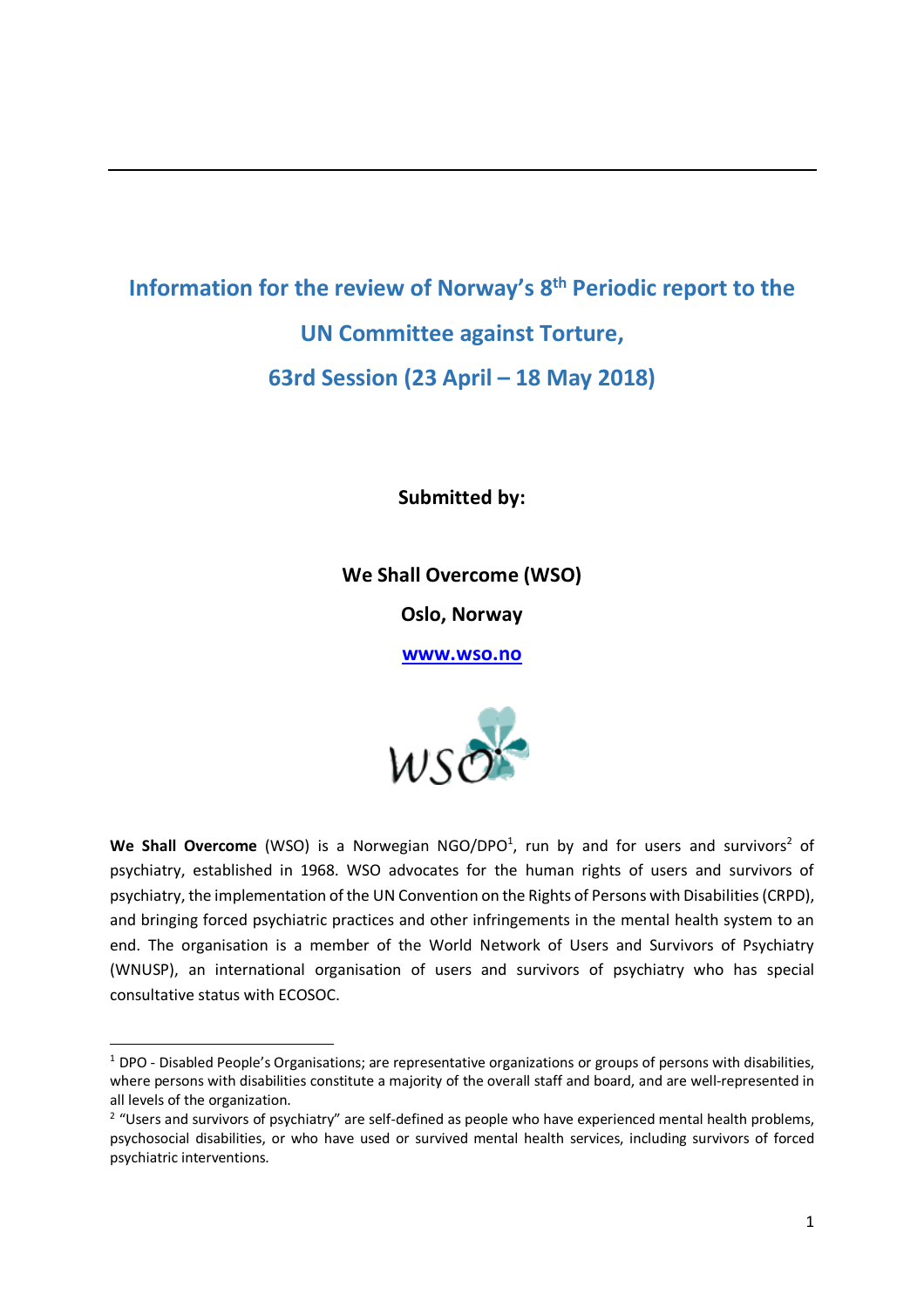## **Contents**

|    |                                                                                                                                                 | 3  |
|----|-------------------------------------------------------------------------------------------------------------------------------------------------|----|
| 2. | Deprivation of liberty, forced treatments and use of coercive means<br>in the mental health system as discriminatory, disability-specific forms |    |
|    | 3. Coercion in the mental health system, lack of prevention of ill-treatment                                                                    | 4  |
|    | 4. Follow-up on recommendations from human rights monitoring mechanisms 7                                                                       |    |
| 5. |                                                                                                                                                 | 8  |
|    |                                                                                                                                                 | 9  |
|    | <b>Medication</b><br>i.<br>Electroshock (ECT)<br>ii.                                                                                            | 10 |
|    | $c_{\cdot}$<br><b>Physical restraints</b><br>i.<br>Isolation/shielding<br>ii.                                                                   | 14 |
|    | 6. Lack of prompt and impartial investigations (art. 12, 13 and $16$ ) –                                                                        | 17 |
|    |                                                                                                                                                 |    |
|    |                                                                                                                                                 |    |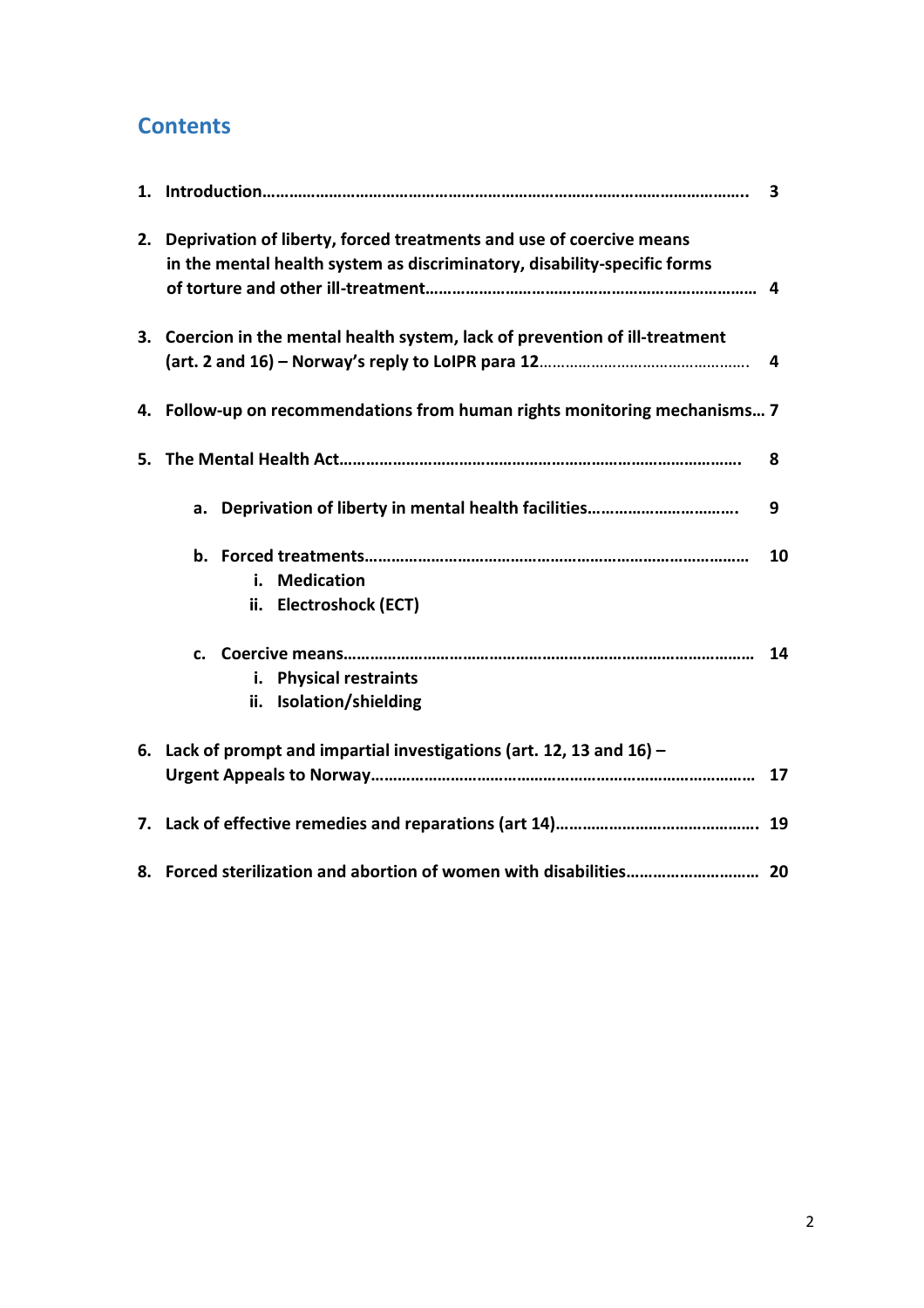### **1. Introduction**

The Norwegian NGO/DPO We Shall Overcome (WSO) has prepared the following information to give input to the UN Committee against Torture in advance of its review of Norway's 8<sup>th</sup> periodic report 24-25 April 2018. The submission highlights principal areas of concerns regarding disability-specific acts of torture and other cruel, inhuman or degrading treatment in Norwegian law and practice.

We welcome this opportunity to address these human rights issues and hope the Committee will take up the questions presented with the Norwegian delegation. We will have representatives from WSO attending the examination. Please do not hesitate to contact us for any further information or questions.

Questions regarding this submission may be directed to; Hege Orefellen; h.j.orefellen@nchr.uio.no or Mette Ellingsdalen; mette.elling@gmail.com.

Oslo, March 2018.

Adress: Møllergata 12, 0179 Oslo

Tel: +47 22 41 35 90

Website: www.wso.no

E-mail: post@wso.no

Contactpersons:

Hege Orefellen; h.j.orefellen@nchr.uio.no

Liv Skree; liv.skree@hotmail.com

Mette Ellingsdalen; mette.elling@gmail.com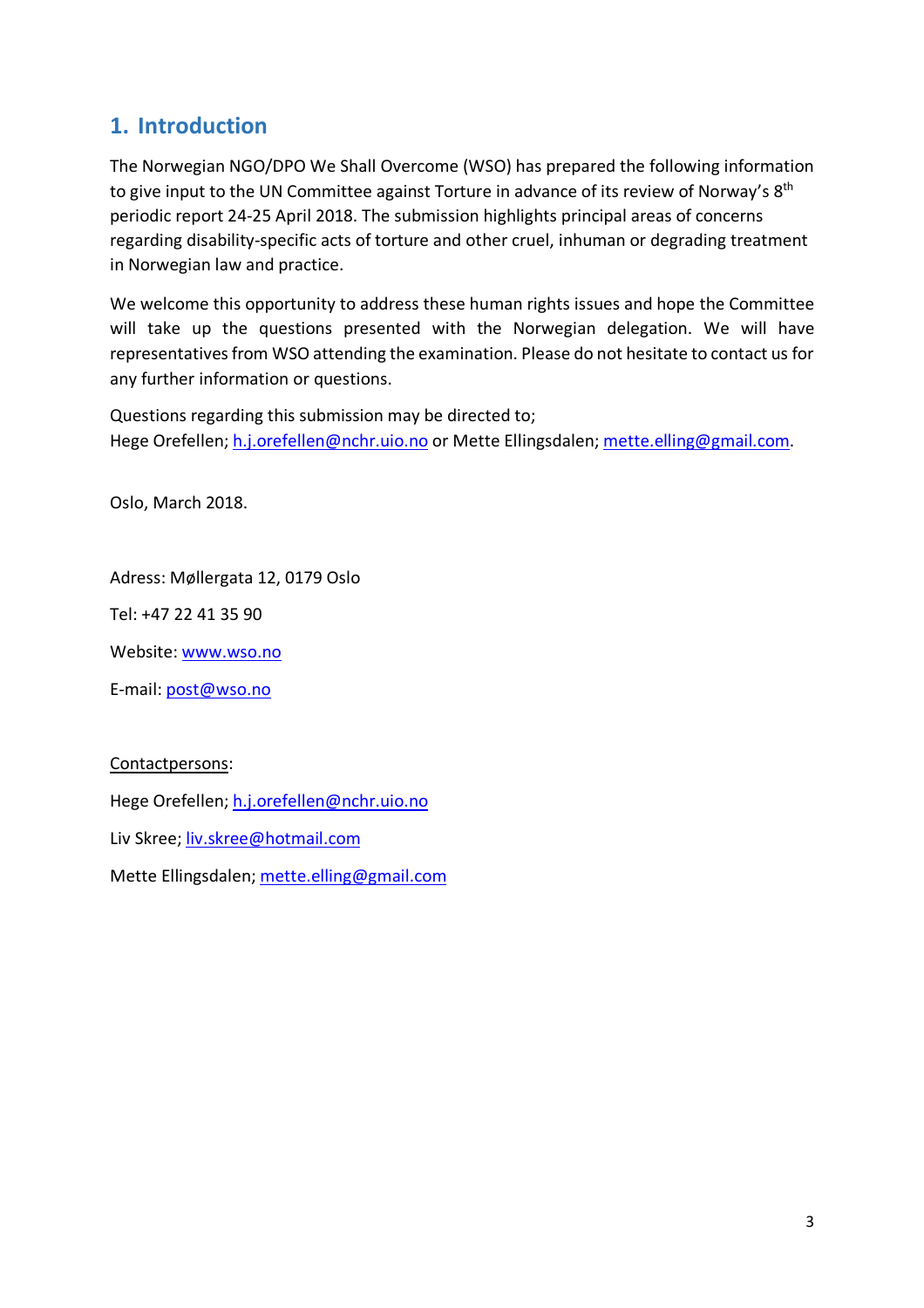# **2. Deprivation of liberty, forced treatments and use of coercive means in the mental health system as discriminatory, disabilityspecific forms of torture and other ill-treatment**

The principle of non-discrimination is a general principle in the protection of human rights and fundamental to the interpretation and application of the UN Convention against Torture. Non-discrimination is included within the definition of torture itself in article 1, paragraph 1, of the Convention, which explicitly prohibits specified acts when carried out for "any reason based on discrimination of any kind…". The Committee against Torture has emphasized that the discriminatory use of mental or physical violence or abuse is an important factor in determining whether an act constitutes torture, and that protection of certain minority or marginalized populations especially at risk of torture is part of the States obligation to prevent torture or ill-treatment.<sup>3</sup>

Persons with perceived psychosocial disabilities are especially at risk of ill-treatment carried out through coercive psychiatric procedures. Persons with psychosocial disabilities face discrimination, stigma and marginalization and are subject to emotional and physical abuse in mental health facilities.<sup>4</sup> The discrimination includes deprivation of liberty based on perceived impairments, rejection of our will and preferences as "incompetent" and illtreatment masked as treatment.

Norway's ratification of the UN Convention on the Rights of Persons with Disabilities (CRPD) in June 2013 brought new hope of bringing forced psychiatric interventions to an end. CRPD prohibits detention on mental health grounds, as well as forced psychiatric treatments. The UN CRPD Committee, has spoken clearly both in its General Comment No. 1, in its guidelines on CRPD Art. 14, and in its Concluding Observations; there can be no legitimate detention in any kind of mental health facility, and forced treatment by psychiatric and other medical professionals is a violation of the right to equal recognition before the law, as well as an infringement of the rights to personal integrity (CRPD art. 17); freedom from torture (CRPD art. 15); and freedom from violence, exploitation and abuse (CRPD art. 16).

# **3. Coercion in the mental health system, lack of prevention of illtreatment (art. 2 and 16) – Norway's reply to LoIPR para 12**

We welcome Norway's initial replies and the governments expressed wish of mental health services to be available on a voluntary basis. We also welcome the ordering to establish medication-free treatment programs in all regional health enterprises, including help of withdrawing from psychotropic medication.<sup>5</sup>

<sup>&</sup>lt;sup>3</sup> CAT, General Comment 2, para 20 and 21.

<sup>4</sup> UN Special Rapporteurs on the rights of persons with disabilities, Catalina Devandas-Aguilar, and on the right to health, Dainius Pûras; Call on States to eradicate all forms of non-consensual psychiatric treatment. "*Dignity must prevail" – An appeal to do away with non-consensual psychiatric treatment*, World Mental Health Day, 10 October 2015. http://www.ohchr.org/en/NewsEvents/Pages/DisplayNews.aspx?NewsID=16583&LangID=E <sup>5</sup> State report paras 82 and 89.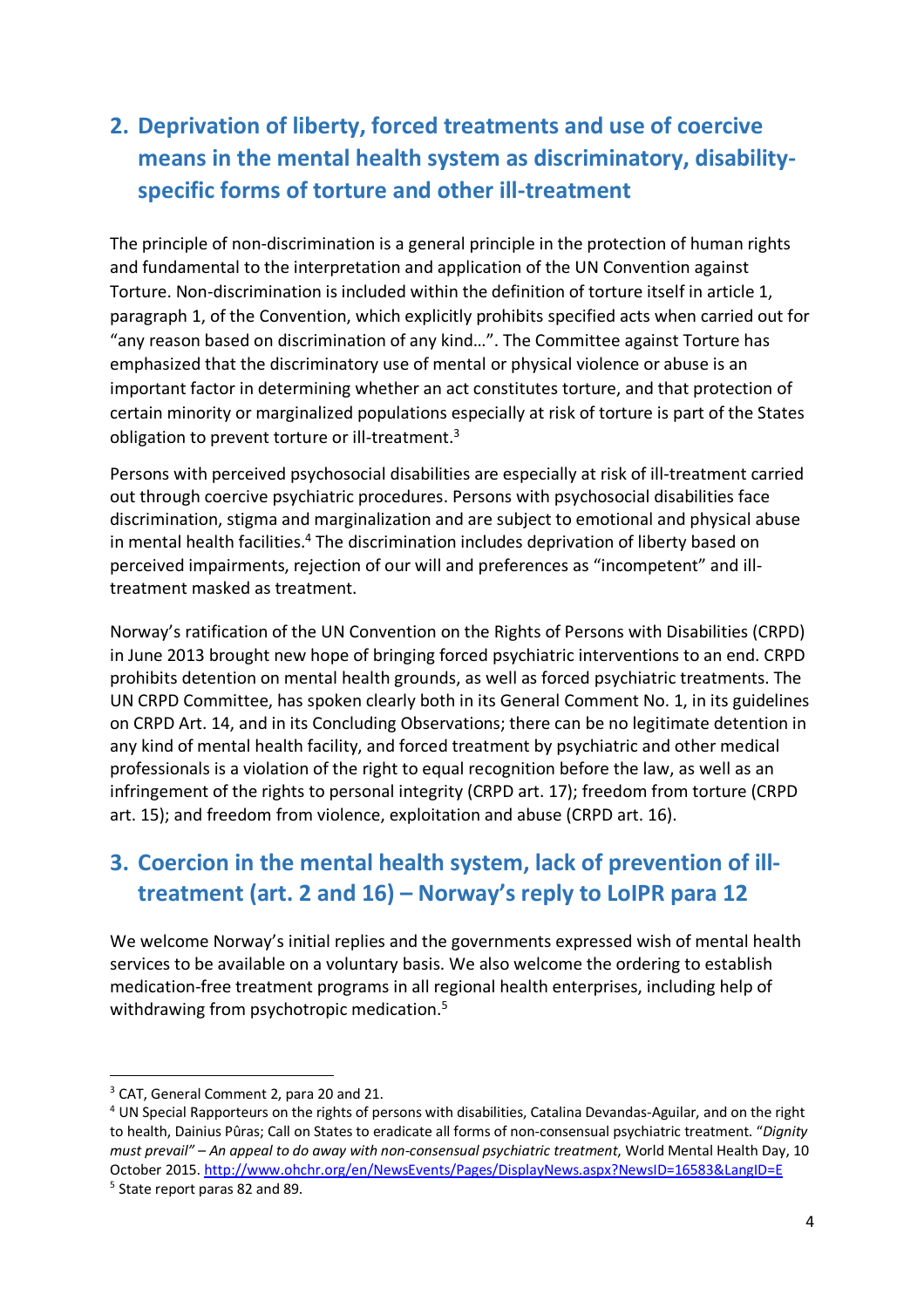However, despite decades of critique and concerns from national and international human rights monitoring mechanisms, Norway insist on maintaining laws, policies and practices that institutionalize and forcibly treat people with perceived psychosocial disabilities, and thus systematically violate fundamental human rights, including the right to non-discrimination and to be free from torture and other ill-treatment.

In their policies and national strategy plans, the Norwegian Government focuses on the "correct" use of psychiatric coercion (National Strategy on Reduced and Correct Use of Coercion) $6$ , as if such a standard exists. As described above, forced psychiatric interventions are discriminatory practises, amounting to ill-treatment, and there could therefore be no "correct use". Instead, Norway should focus on ensuring elimination of such unjustified coercive practises, in line with CAT articles 2 and  $16<sup>7</sup>$ 

The Norwegian government deems psychiatric coercion legitimate and claim; "appropriate use of coercion can save lives and constitute good care".<sup>8</sup> Such approach negate the equal capacity and rights of persons with psychosocial disabilities to make our own decisions at all times and have our physical and mental integrity respected on an equal basis with others. It further ignores the severe harms caused by psychiatric coercion. Not a single place in the State report do the Norwegian government mention the severe pain, suffering, trauma and irreparable damage to life, health and integrity caused by psychiatric detention and nonconsensual treatment. There is an urgent need for recognizing the severity of the harm done and the suffering inflicted on the victims, and for this knowledge and awareness to be implemented in national policies, law and practice.

The suffering of the victims of forced psychiatry have been recognized by several UN monitoring mechanisms, including by the CRPD committee who in its General Comment 1 makes reference to people using mental health systems who have experienced deep pain and trauma as a result of forced treatment.<sup>9</sup> In a joint statement issued last year by the Special Rapporteurs on the rights of persons with disabilities and on the right to health the Rapporteurs calls on states to eradicate all forms of nonconsensual psychiatric treatment as a matter of urgency, and says that the international community needs to acknowledge the extent of these violations, which are broadly accepted and justified in the name of psychiatry as medical practice. The Rapporteurs states that the concept of "medical necessity" behind non-consensual placement and treatment falls short of scientific evidence and sound criteria, that the legacy of the use of force in psychiatry is against the principle of "first do no harm" and should no more be accepted.<sup>10</sup>

 <sup>6</sup> National Strategy for reduced and correct use of force in mental health services, Ministry of Health and Care Services, 19 March 2010 (Oppdragsbrev av 19. mars 2010 fra Helse- og omsorgsdepartementet til de regionale helseforetak); see State report, para 84.

 $7$  CAT art. 2 set forth the obligation of State parties to take effective legislative, administrative, judicial or other measures to prevent acts of torture and other ill-treatment.

<sup>8</sup> State report para 84.

 $9$  CRPD, GC 1, para 42.

 $10$  UN Special Rapporteurs on the rights of persons with disabilities, Catalina Devandas-Aguilar, and on the right to health, Dainius Pûras; Call on States to eradicate all forms of non-consensual psychiatric treatment. "Dignity must prevail" – An appeal to do away with non-consensual psychiatric treatment, World Mental Health Day, 10 October 2015. http://www.ohchr.org/en/NewsEvents/Pages/DisplayNews.aspx?NewsID=16583&LangID=E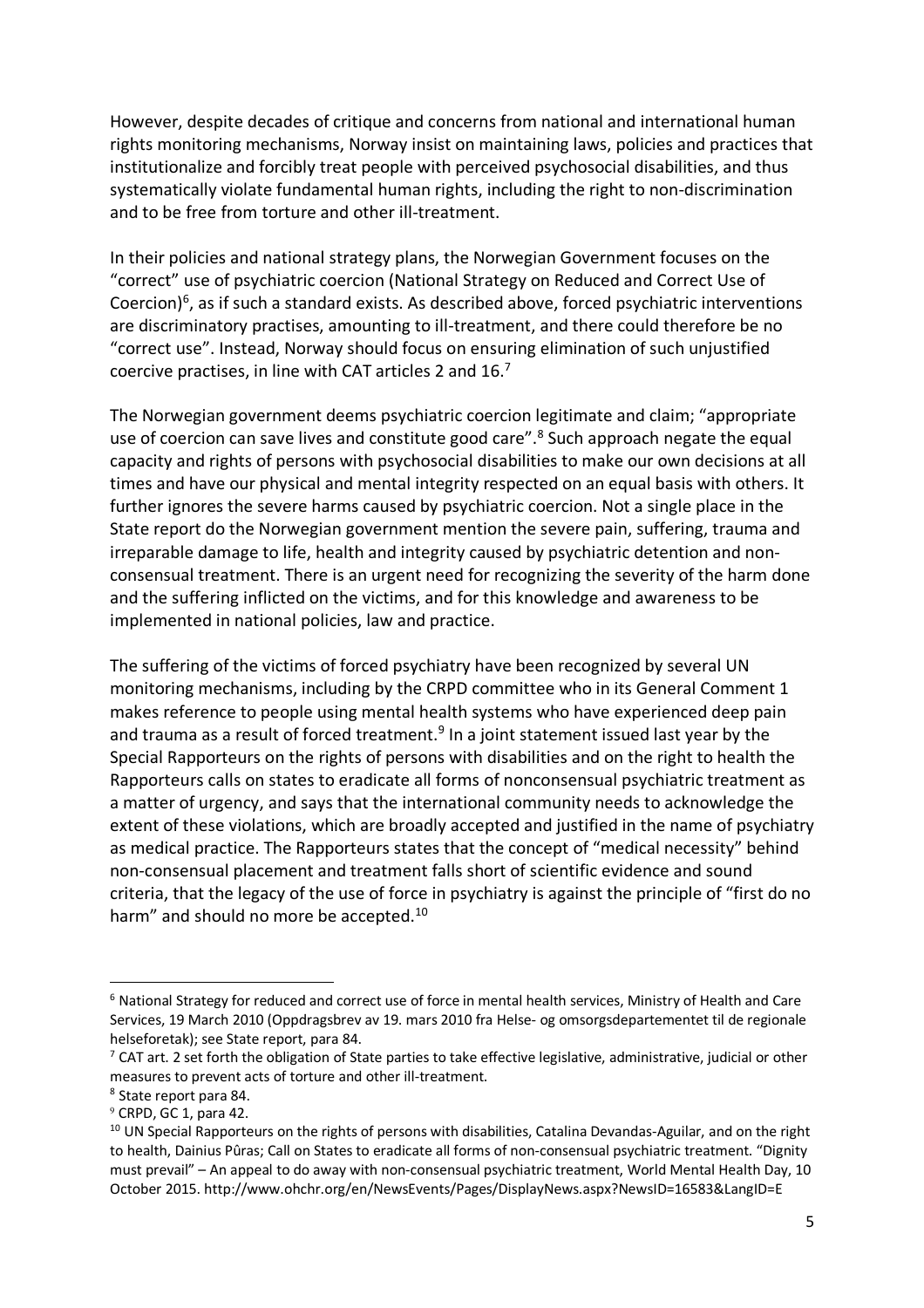In the CAT List of Issues Prior to Reporting (LoIPR) para a, Norway is asked to provide an update on "whether the use of restraints and the enforced administration of intrusive and irreversible treatments such as neuroleptic drugs and electroconvulsive therapy has been abolished in law."<sup>11</sup> Regrettably, these practices are still legitimized through Norwegian law and practice and the government does not give any indications on how and when these practices amounting to ill-treatment will be abolished.

In LoIPR para 12 b, Norway is asked to provide an update on: "Ensuring that every competent patient, (…), is fully informed about the treatment to be prescribed and is given the opportunity to refuse treatment or any other medical intervention." Norway reply by putting forward a legal reform containing "making incapacity to consent a condition for use of coercion (capacity-based model)", which do not bring domestic legislation in compliance with international human rights norms and the principle of non-discrimination.

Legal capacity is an inherent right accorded to all people, including persons with disabilities, it is a universal attribute inherent to all persons by virtue of their humanity.<sup>12</sup> Every person is therefore *legally* competent to refuse treatment, and mental health treatments should only be provided based on the free and informed consent of the person concerned. States cannot restrict the legal capacity of persons with disabilities and must rather protect it against any interference in all aspects of life, including decisions related to medical treatment.<sup>13</sup> The Norwegian government is conflating legal capacity (a person's ability to hold rights and duties and to exercise those rights and duties) and mental capacity (a person's decisionmaking skills), when adopting legislation that restrict legal capacity based on perceived deficiencies in decision-making skills<sup>14</sup> (functional approach).<sup>15</sup> Article 12 of the CRPD does not permit such discriminatory denial of legal capacity, but rather requires that support be provided in the exercise of legal capacity, and that such support respect the will and preferences of the person concerned.<sup>16</sup> In circumstances where, after significant efforts have been made, it is not practicable to determine the will and preferences of an individual, the "best interpretation of will and preferences" must replace the "best interest" determinations.17

In LoIPR para 12 c, Norway is asked to provide an update on: "Whether the Mental Health Act has been amended to introduce stricter procedural requirements… (..)".

Unfortunately, stricter procedural safeguards will not solve the fundamental problem of discriminatory legislation authorizing disability-based detention and forced interventions. If procedural safeguards are put in place instead of a serious initiative to abolish forced

<sup>&</sup>lt;sup>11</sup> CAT/C/NOR/OPR/8, para 12

<sup>&</sup>lt;sup>12</sup> CRPD GC 1 para 14; Report by the UN Special Rapporteur on the Rights of Persons with Disabilitie,

A/HRC/37/56, 2017, para 14.

<sup>13</sup> A/HRC/37/56, para 24.

 $14$  See para 5 below about the amendments to the Norwegian Mental Health Act.

 $15$  Such approach is flawed for two key reasons: a) it is discriminatorily applied to people with disabilities; and b) it presumes to be able to accurately assess the inner-workings of the human mind, when the person does not pass the assessment, it then denies him/her a core human right – the right to equal recognition before the law; GC 1 para 15.

<sup>&</sup>lt;sup>16</sup> CRPD GC 1 para 15.

<sup>&</sup>lt;sup>17</sup> CRPD GC 1 para 21.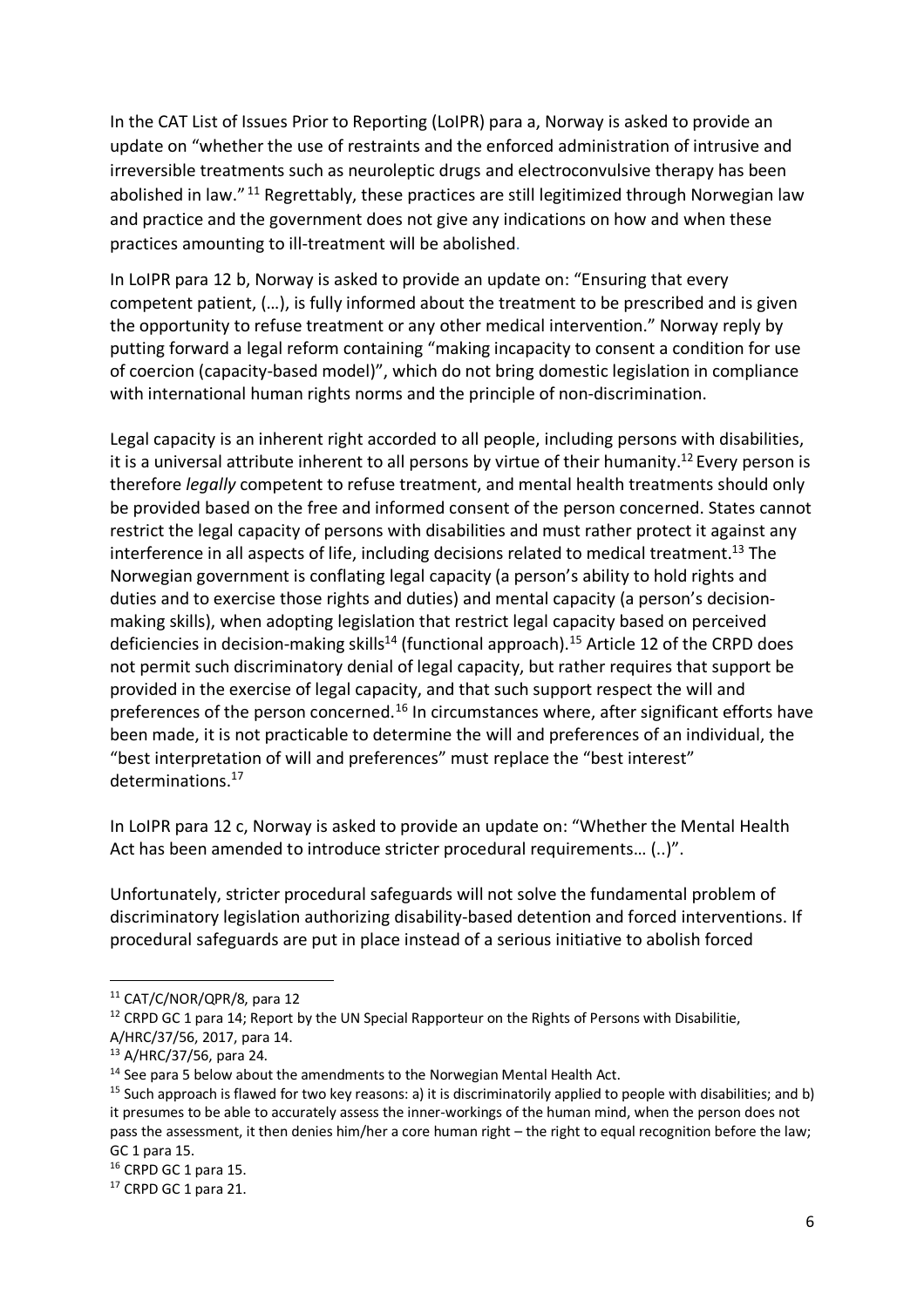commitment and treatment, they simply judicialize these harmful and discriminatory practices committed against persons with disabilities, and allow them to continue to be practiced with impunity, involving courts or other tribunals as well as medical personnel in committing acts that amount to torture and ill-treatment.18

While it is necessary to provide effective mechanisms by which people held against their will in institutions can obtain their release, these procedural mechanisms must be informed of their obligation to immediately release all those who request to leave, and to immediately take action to stop coercive interventions such as restraint, solitary confinement, and nonconsensual administration of mind-altering drugs and electroshock.

# **4. Follow-up on recommendations from human rights monitoring mechanisms**

In 2013, the UN Committee on Economic, Social and Cultural Rights recommended Norway to "incorporate into the law the abolition of the use of restraint and the enforced administration of intrusive and irreversible treatments such as neuroleptic drugs and electroconvulsive therapy".19

#### As already mentioned, Norway has not followed up on the this recommendation.

In 2014, during the Universal Periodic Review of the Human Rights Council, Norway got recommendations on the need to ensure that criteria for detention in legislation and in practice are non-discriminatory and to "remove any criteria referring to disability or serious mental disorder", along with recommendations to withdraw Norway's interpretative declarations to the CRPD<sup>i</sup> and to ratify the Optional Protocol to the Convention.<sup>20</sup>

#### Norway has not followed up on these recommendations.

In 2015 the Commissioner for Human Rights of the Council of Europe expressed his concern about the use of coercion in the mental health system and urged Norwegian authorities to reform legislation so that it applies objective and non-discriminatory criteria for deprivation of liberty which are not specifically aimed at people with psychosocial disabilities. The Commissioner underscored that "all people with disabilities have the right to enjoy the highest attainable standard of health without discrimination and the care provided to them should be based on free and informed consent in line with Article 25 of the CRPD." The Commissioner urged the government to adopt a more pro-active stance in implementing its obligations under the CRPD in close cooperation with people with disabilities and organizations representing them. In the Commissioner's opinion, the withdrawal of Norway's interpretative declarations concerning the CRPD would signal a new approach. The Commissioner also encourages Norway to sign and ratify the Optional Protocol to the CRPD

<sup>&</sup>lt;sup>18</sup> WNUSP and CHRUSP submission to CAT, 2013, Comments to the Committee against Torture on the standards applicable to psychiatric institutions and mental health services, para 2a. <sup>19</sup> CESCR Concluding Observations, E/C.12/NOR/CO/5), para 19.

<sup>&</sup>lt;sup>20</sup> See Outcome of the Review, Report of the Working Group, 131.9, and Addendum; http://ohchr.org/EN/HRBodies/UPR/Pages/NOSession19.aspx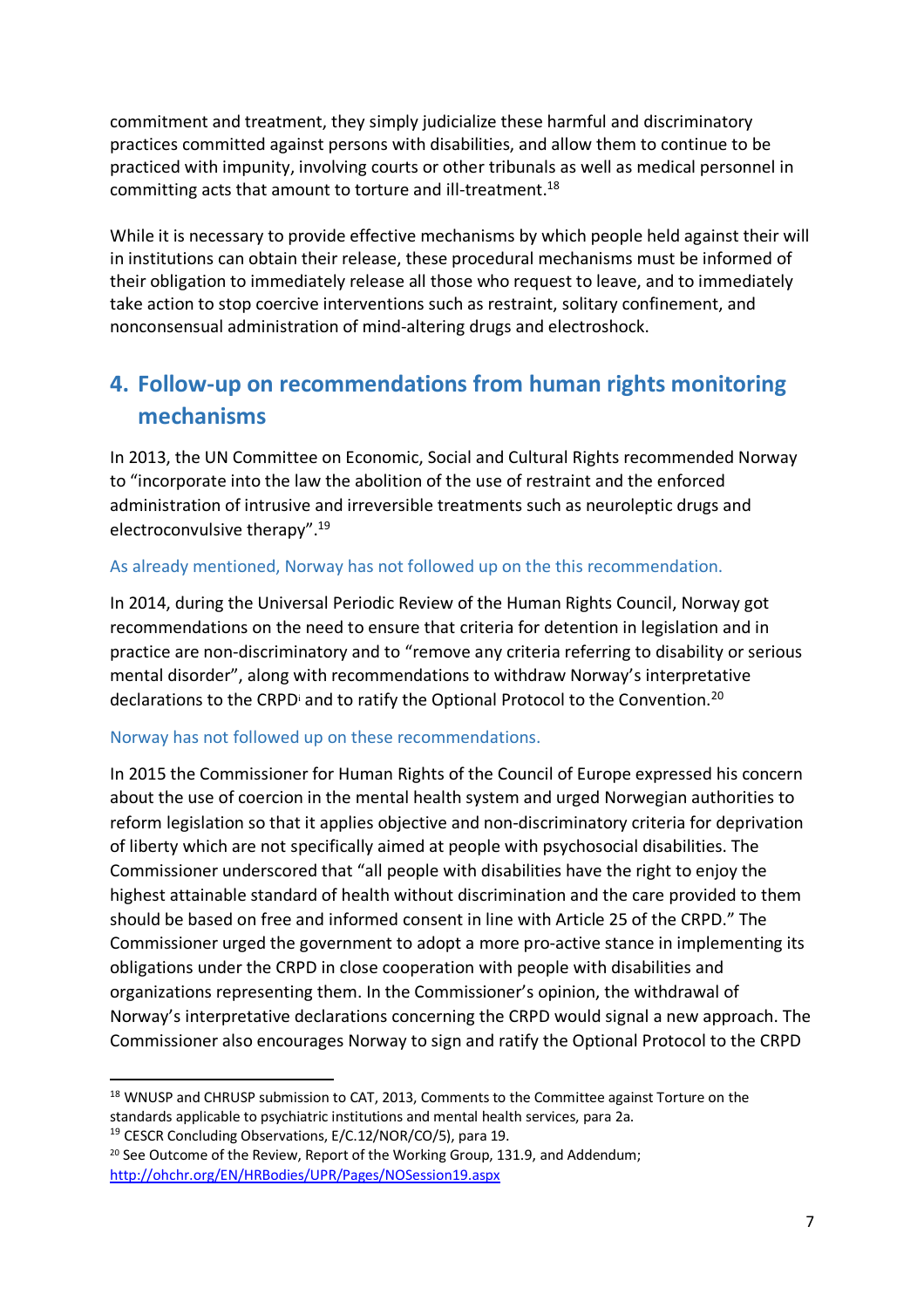on an individual complaints mechanism which would improve the access of people with disabilities to external review of their concerns.<sup>21</sup>

#### Norway has not followed up on these recommendations.

Norway's national, independent CRPD monitoring mechanism, the Equality and Antidiscrimination Ombud, has concluded that the Norwegian Mental Health Act is not in compliance with the CRPD and that it discriminates persons with psychosocial disabilities. The Ombud recommends law reform and withdrawal of Norway's interpretative declarations to the CRPD.<sup>22</sup>

#### **Proposed recommendations for the Concluding Observations**

• The State party should incorporate into the law the abolition of the use of restraint and the enforced administration of intrusive and irreversible treatments such as neuroleptic drugs and electroconvulsive therapy.

## **5. The Mental Health Act**

In January 2017 the Parliament adopted a number of amendments to the Mental Health Act, including the additional criteria for "compulsory mental health care" requiring that "the patient lack the capacity to consent", unless there is perceived to be imminent and serious danger to his or her or others life or health.<sup>23</sup> As already mentioned, this constitutes a functional approach to legal capacity that runs counter to the CRPD.

Also the UN Working Group on Arbitrary Detention underscores this in its adopted Principles and Guidelines; "Perceived or actual deficits in mental capacity, namely the decision-making skills of a person that naturally vary from one to another, may not be used as justification for denying legal capacity. Understood as the ability to hold rights and duties (legal standing) and to exercise those rights and duties (legal agency)".24 Despite the amendments, the Mental Health Act is still inherently discriminatory and still authorizes ill-treatment through forced psychiatric interventions.

<sup>22</sup> LDO, 2013; CRPD: Rett til frihet, personlig sikkerhet og likeverdige helsetjenester for personer med psykososiale funksjonsnedsettelser. Innspill til norske myndigheter, p. 25;

http://www.ldo.no/globalassets/brosjyrer-handboker-rapporter/rapporter\_analyser/crpd-- 2013/rapportcrpd\_psykiskhelsevern\_pdf.pdf ; LDO, 2015. "CRPD 2015: Ombudets rapport til FNs komitè for rettighetene til mennesker med nedsatt funksjonsevne – et supplement til Norges første periodiske rapport"; http://www.ldo.no/globalassets/03\_nyheter-og-fag/publikasjoner/crpd2015rapport.pdf 23Mental Health Act No. 62 of 2 July 1999 section 3-3.

http://www.ohchr.org/Documents/Issues/Detention/DraftBasicPrinciples/March2015/WGAD.CRP.1.2015.pdf)

<sup>&</sup>lt;sup>21</sup> Report by Nils Muižnieks, Council of Europe Commissioner for Human Rights, following his visit to Norway, from 19 to 23 January 2015; https://wcd.coe.int/ViewDoc.jsp?Ref=CommDH(2015)9&Language=lanEnglish

<sup>&</sup>lt;sup>24</sup> UN Basic Principles and Guidelines on remedies and procedures on the right to anyone deprived of their liberty to bring proceedings before a court, UN Working Group on Arbitrary Detention, A/HRC/30/37, para 106b (text as adopted with footnotes WGAD/CRP.1/2015;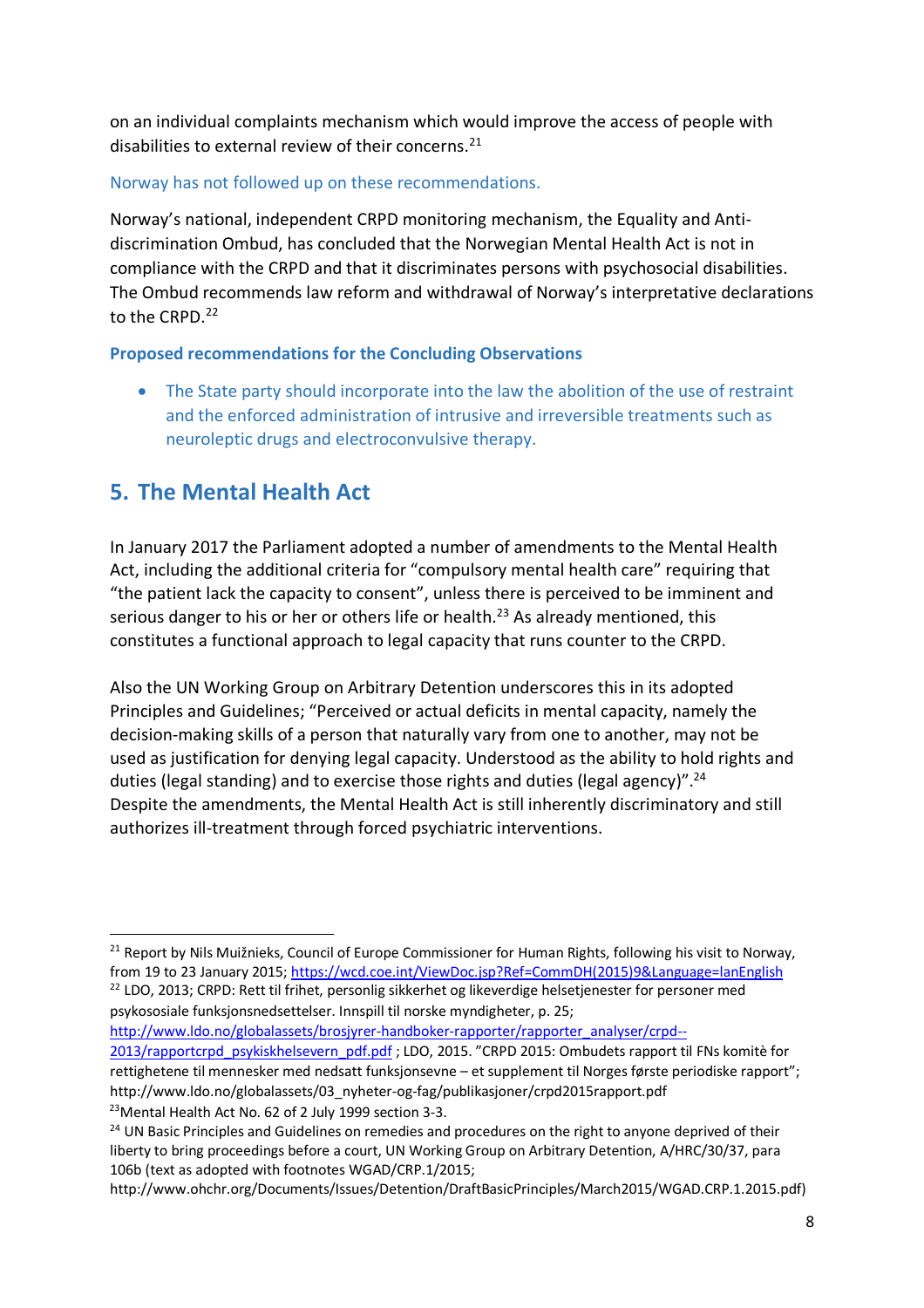### **a. Deprivation of liberty in mental health facilities**

Persons with perceived psychosocial disabilities in Norway are subjected to imposition of preventive detention for public safety reasons, and paternalistic detention said to be in the person's best interest. Such regimes are not typically imposed on the general population and would rightly be resisted as arbitrary, vague and detrimental to civil liberties if it were. Thousands are detained in Norwegian mental health facilities each year, locked up for indefinite time and segregated from society. <sup>25</sup> Involuntary confinement in psychiatric institutions is traumatising and harmful in itself, and has been recognized as a form of torture and ill-treatment.26

Detention based on mental health grounds constitutes adverse treatment targeted at persons with psychosocial disabilities, depriving us of the right to enjoy liberty on an equal basis with others. Involuntary commitment in mental health services is always discriminatory as it is based on actual or perceived impairment ("serious mental disorder"), and it amounts to arbitrary deprivation of liberty.<sup>27</sup> The UN Convention on the Rights of Persons with Disabilities sets forward an absolute ban on deprivation of liberty based on impairment or health grounds.<sup>28</sup> This includes where there are additional criteria used to justify the detention, including alleged need for care or treatment or deemed dangerous to self or others.<sup>29</sup>

Contrary to this, the Norwegian mental health legislation authorises administrative deprivation of liberty based on psychosocial disabilities ("serious mental disorder") combined with the additional alternative requirements "need for care and treatment" or "danger to self or others".30 According to Norwegian law, "compulsory mental health care", including psychiatric incarceration, can be carried out when:

"*The patient is suffering from a serious mental disorder and application of compulsory mental health care is necessary to prevent the person concerned from either* 

- *a. having the prospects of his or her health being restored or significantly improved considerably reduced, or it is highly probable that the condition of the person concerned will significantly deteriorate in the very near future, or*
- *b. constituting an obvious and serious risk to his or her own life or health or those of others*

<sup>&</sup>lt;sup>25</sup> Official statistics indicate around 8000 involuntary admissions (for 5600 persons) in 2014 (these are the most recent statistics made available by the health authorities). However the quality of national reporting is not satisfactory and complete data do not exist. A report from the Norwegian Directorate of Health (Helsedirektoratet) shows an increase in the number of days that adults were deprived of liberty in mental health facilities from 2013 to 2014 with 4 % (to 351 177 days), and also an increase in the number of involuntary admissions with 4 %. Helsedirektoratet, Bruk av tvang i psykisk helsevern for voksne i 2014, IS-2452, March 2016.

 $^{26}$  A/63/175, paragraphs 38, 41, 64-65; A/HRC/22/53, paragraph 89(d), Statement of Special Rapporteur on Torture Juan Mendez to the Human Rights Council, 4 March 2013.

<sup>&</sup>lt;sup>27</sup> CRPD GC 1, Guidelines art. 14 para 6.

<sup>&</sup>lt;sup>28</sup> CRPD Guidelines art. 14, para 6, 8, 10.

 $29$  Ibid, para 13.

<sup>30</sup> Mental Health Act No. 62 of 2 July 1999 section 3-3.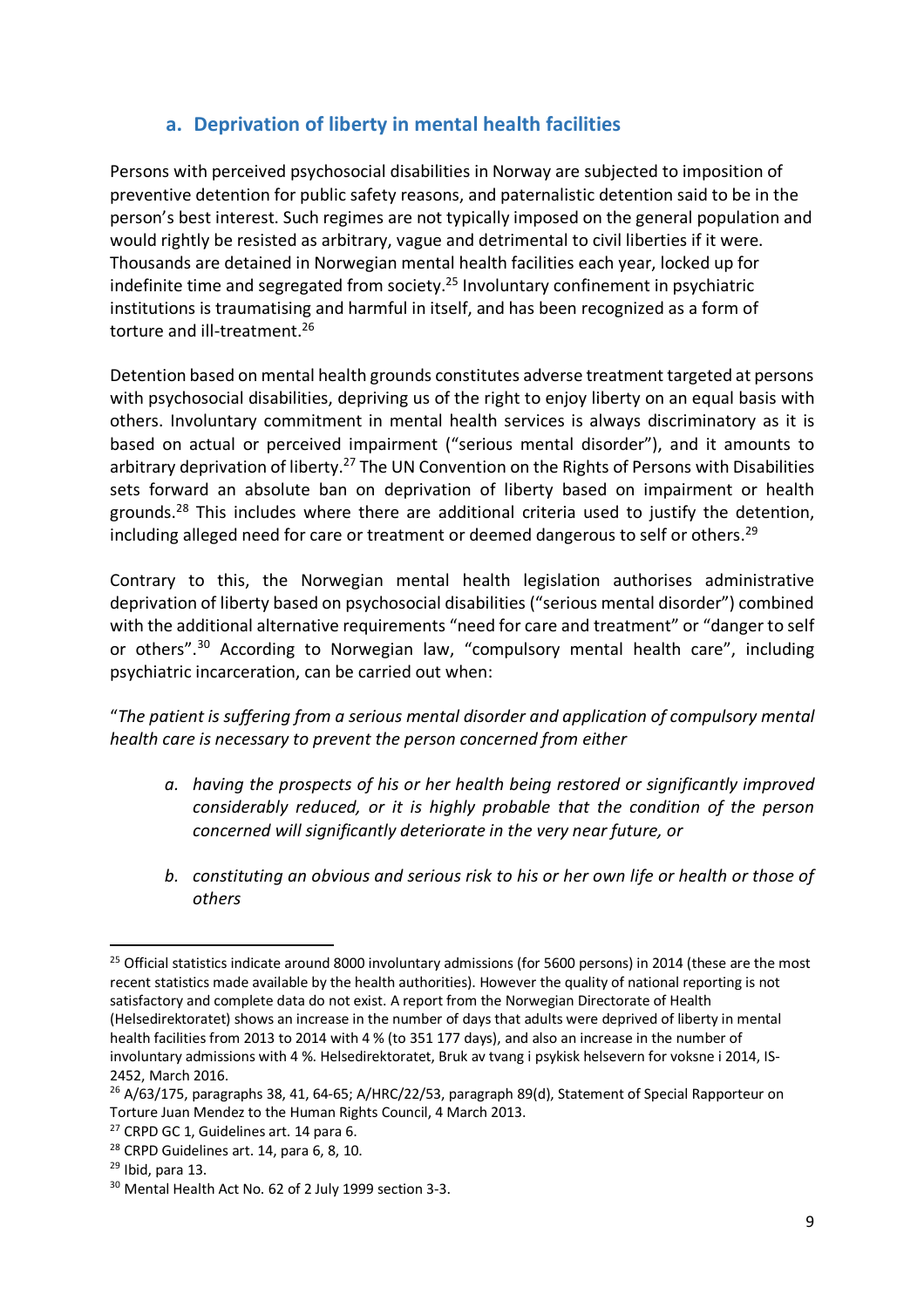*on account of his or her mental disorder*.

*The patient lacks the capacity to consent, cf. the Patient and User Rights Act § 4-3. This condition does not apply to the obvious and serious risk to his or her own life or health or those of others*."31

Deprivation of liberty based on these criteria, regardless of due process guarantees and legal safeguards, constitutes disability-based discrimination and runs counter to the provisions of the CRPD articles 5, 12 and 14. All involuntary commitment in any kind of mental health facility carries with it the denial of the person's legal capacity to decide about treatment and admission to a health care facility, and therefore violates the Convention, regardless of any assessments claiming such detention is deemed to be "necessary" or in the persons "best interest".

### **b. Forced treatments**

Involuntary treatments in mental health services violates a number of fundamental human rights, including the right to be free from torture and other ill-treatment.

Violent medical practices like forced electroshock, forced drugging, restraint and solitary confinement constitutes discriminatory and harmful interventions that can cause severe pain and suffering, as well as deep fear and trauma, in its victims.

Former UN Special Rapporteurs on Torture Manfred Nowak and Juan E. Méndez has recognized that non-consensual psychiatric treatment meets the criteria for inhuman and degrading treatment or torture;<sup>32</sup>

"*Both this mandate and United Nations treaty bodies have established that involuntary treatment and other psychiatric interventions in health-care facilities are forms of torture and ill-treatment*."33

Administration of neuroleptic drugs against a person's will, the impact on consciousness, physical and mental capabilities, and physical sensations amounts to severe pain and suffering that, given the discriminatory motivation (which is sufficient alone, but is

<sup>&</sup>lt;sup>31</sup> These are the central criteria for deprivation of liberty through the Norwegian Mental Health Act, see additional conditions in the unofficial translation of the Norwegian Mental Health Act; http://www.ub.uio.no/ujur/ulovdata/lov-19990702-062-eng.pdf

<sup>32</sup> UN Special Rapporteur on Torture, interim report, *Protecting Persons with Disabilities from Torture*, A/63/175, July 2008, paras 38, 40, 41, 47, 61-65; UN Special Rapporteur report, *Applying the torture and illtreatment protection framework in health-care settings,* A/HRC/22/53, February 1, 2013, paras 81 and 89. <sup>33</sup> UN Special Rapporteur on Torture, A/HRC/22/53, 2013, para 64. See also; UN Special Rapporteur on Torture, A/63/175, paras. 44, 47, 61, 63; Human Rights Committee, communication No. 110/1981, *Viana Acosta* v.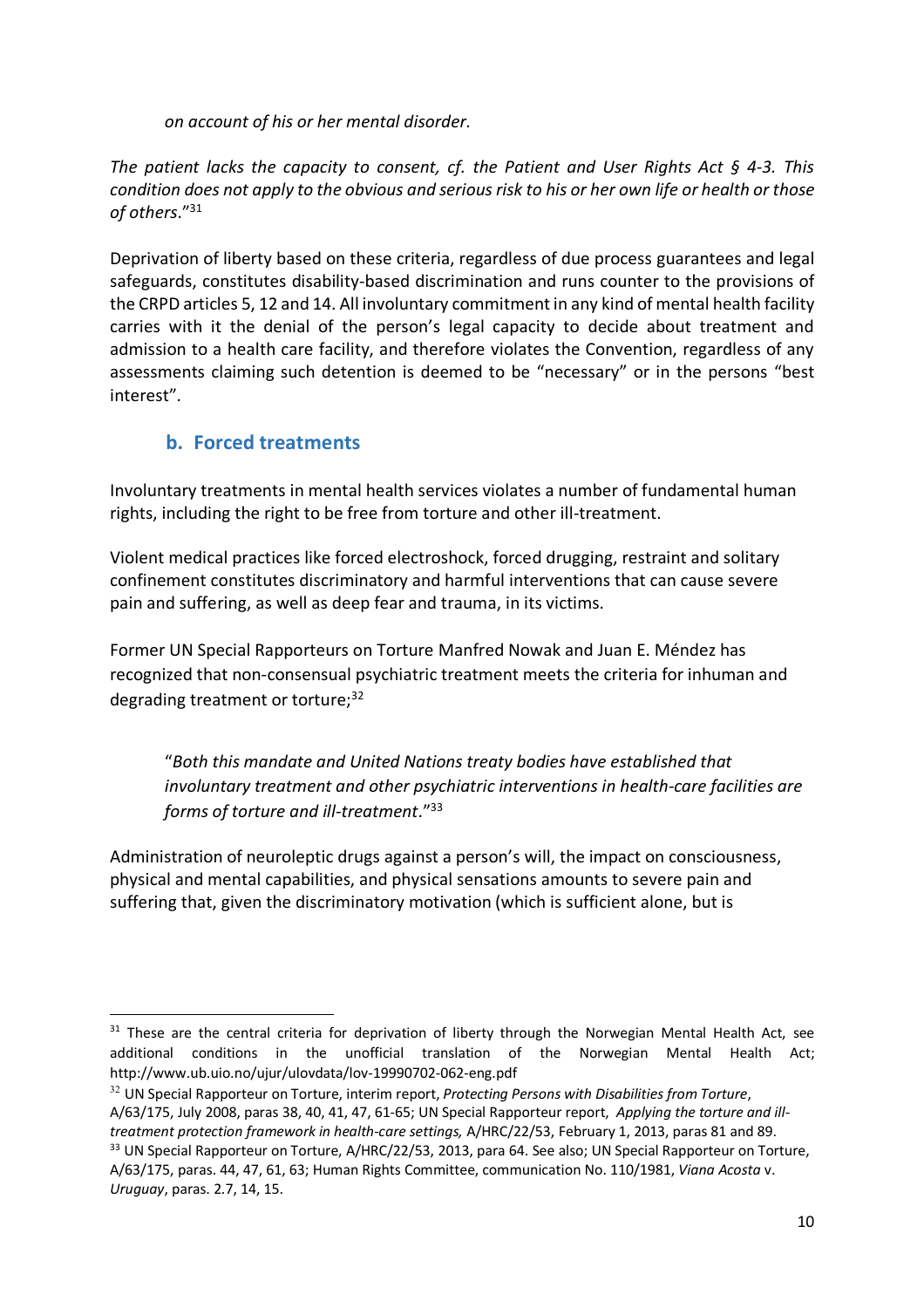nevertheless often combined with purposes relating to coerced change of behavior or punishment) satisfies the criteria for torture.<sup>34</sup>

### **i. Forced medication**

Forced medication is administered in hospitals and on an out-patient basis. There is no reliable data on how many persons that are subject to forced medication in Norway, or how long they are forcibly medicated.<sup>35</sup> The lack of data on formalized decisions regarding forced medication is only part of the problem to record the scope of coerced medication. Research and personal testimonies has shown that the line between forced medication and voluntary medication is blurred. People report the threat of force, pressure, fear of additional punishment (detention, seclusion and/or physical restraints) and lack of known options as reasons for "complying" with taking medication. Such occurrences would not be registered as forced or non-consensual drugging even if the authorities were able to produce good statistics on formal decisions.

The National Preventive Mechanism (NPM) have documented during their visits that patients who were forcibly medicated mostly had negative experiences that were described as "horrible", "cruel" and "torture". Several patients showed unpleasant adverse reactions such as headache, apathy and weight gain, as well as increased symptoms of hallucination and confusion. Other findings was loss of trust to the staff after forced medication, pressure to consent to medication to avoid forced medication or other sanctions.<sup>36</sup>

The pain and suffering inflicted on the persons that are subject to forced medication has been reported through personal testimonies and research. Psychotropic drugs, particularly neuroleptics, can cause serious long-term effects, such as drastic weight gains, metabolic syndromes, diabetes, heart disease, neurological damage, brain shrinkage, etc.<sup>37</sup> Common effects reported are that thoughts, feelings, experiences, and the ability to initiate change is affected, neuroleptics act as a "universal brake" on mental function. Many patients describe

<sup>&</sup>lt;sup>34</sup> See Tina Minkowitz, The United Nations Convention on the Rights of Persons with Disabilities and the right to be free from nonconsensual psychiatric interventions, Syracuse Journal of Law and Commerce, Vol. 34, No. 2, 2007.

<sup>35</sup> Omfang av tvang,Tvangsforskningsnettverket,2017: http://www.tvangsforskning.no/noekkeltall\_tvang/cms/83 Bruk av tvang i psykisk helsevern for voksne i 2014,

Helsedirektoratet:https://helsedirektoratet.no/Lists/Publikasjoner/Attachments/1161/Rapport%20om%20tvan g%20IS-2452.pdf

<sup>&</sup>lt;sup>36</sup> NPMs reports after visits to Sørlandet Hospital and Akeshus University Hospital

<sup>&</sup>lt;sup>37</sup> Food and Drug Administration (FDA). Package inserts and medwatch safety alerts on antipsychotics. http://www.fda.gov.

Bentall, R, & Morrison, A. (2002). More harm than good: the case against using anti-psychotic drugs to prevent severe mental illness. Journal of Mental Health, Volume 11(4), pp. 351-356;

Read, J., Mosher, L.R. og Bentall, R.P. (2004). Models of madness. London: Routledge;

Whitaker, R. (2010). Anatomy of an epidemic. Magic bullets, Psychiatric drugs, and the Astonishing Rise of Mental Illness in America;

Peter Breggin. (2008). Brain-disabling Treatments in Psychiatry: Drugs, Electroshock, and the Psycho pharmaceutical Complex. Springer Publishing Company, New York.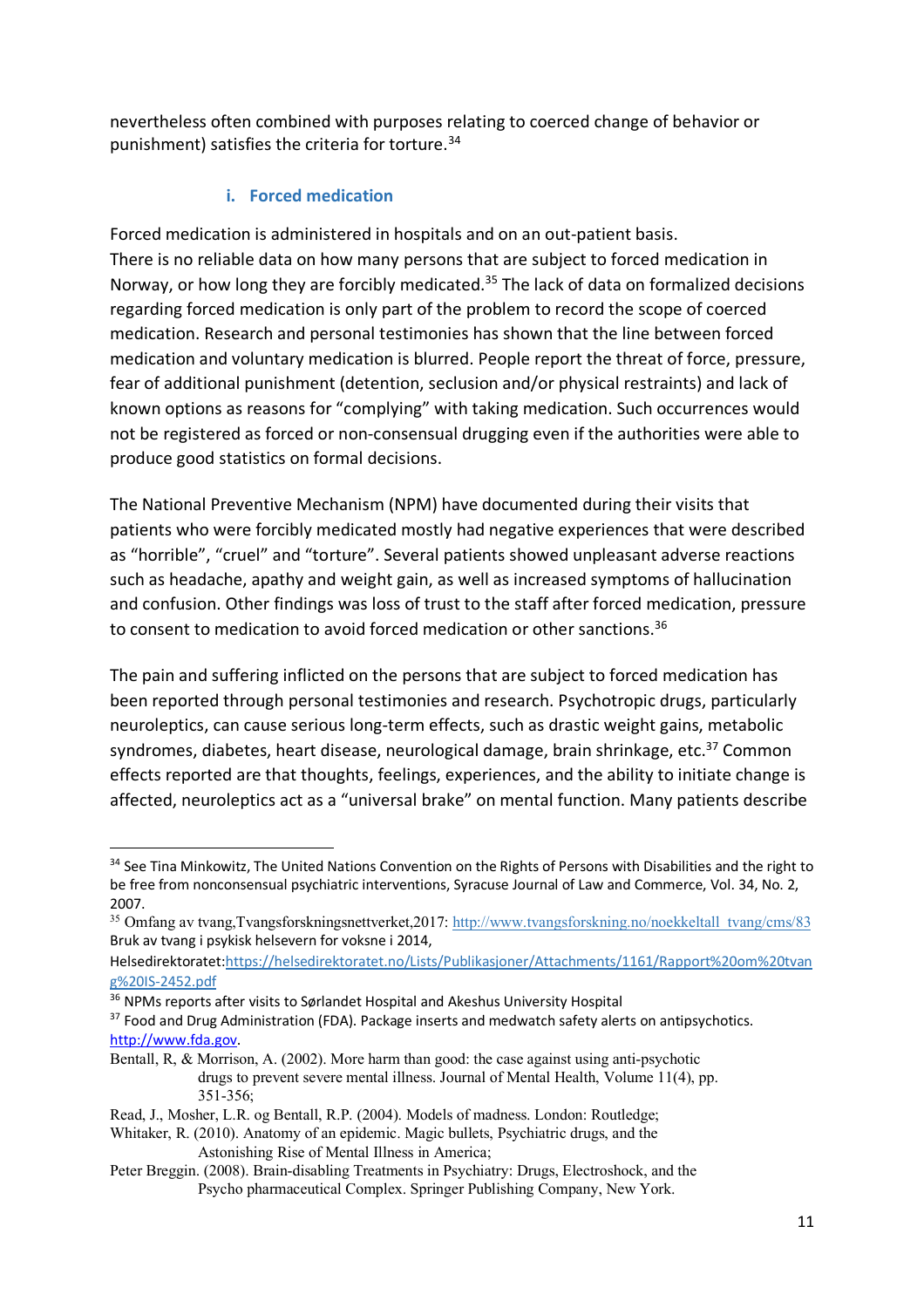such medication as a "chemical straitjacket". The harmful effects include an increase in sudden death and total mortality rate, and shortened lifespan.<sup>38</sup>

A large part of WSOs members are or have been subject to forced medication, and live with the serious consequences. One member described his situation like this in a side-event held for the CRPD-committee in 2015 about CRPD Article 15: Its Potential to End Impunity for Torture in Psychiatry 39:

*"It is as if 9 years of my life have disappeared. It is very traumatic. I wish I could suppress it and move on. But someone else has taken control over my life. I love freedom and independence. Now I find myself totally depending on the social security system, with a constant threat of coercion hanging over me. One flick of the pen and I am once again deprived of my liberty and forced to take psychotropic drugs. I cannot live like this anymore. It is torture."* 

Another of our members describe her experience like this;

*«Well, «stabilizing» meant staring into the wall 24/7, whilst people came regularly into my room to pressure me to take drugs or force me to take drugs with their hands or needles. It was always about the drugs. I remember like it was yesterday, the humiliation of grown-up men pulling my pants down to give me injections in my butt-cheek, when I refused the medicine that distorted my mind.»40*

#### **ii. Electroshock (ECT)**

According to the Norwegian Mental Health Act, the administration of electroshock (ECT) is not permitted without informed consent. However, ECT without informed consent is practiced and accepted by the authorities. This is being carried out according to the "principle of necessity" and purportedly justified to prevent (serious) damage to life and health.

There is no monitoring by the government to ensure that the consent given before the administration of ECT is given freely and that the information provided is sufficient and correct. Testimony shared by individuals who have received ECT, and the written

<sup>&</sup>lt;sup>38</sup> Parks J., Svendsen D., Singer P., editors. (2006). Morbidity and mortality in people with serious mental illness. Alexandria: National Association of State Mental Health Program Directors (NASMHPD) Medical Directors Council;

Gale C. R., Batty G.D., Osborn D.P., Tynelius P., Whitley E., Rasmussen F. Association of mental disorders in early adulthood and later psychiatric hospital admissions and mortality in a cohort study of more than 1 million men. Arch Gen Psychiatry. 2012 Aug, 69(8):823-31;

Ray, W., and Meador, K. (2002). Antipsychotics and sudden death. British Journal of Psychiatry, Volume 180, pp. 483-484;<br><sup>39</sup> During the 13th session of the Committee on the Rights of Persons with Disabilities. World Network of Users

and Survivors of Psychiatry (WNUSP) held a public side-event on "CRPD Article 15: Its Potential to End Impunity for Torture in Psychiatry", the quote is from one of four speakers, with the title "Experience of forced psychiatric drugging and electroshock (ECT)". The side-event can be seen

here; http://www.treatybodywebcast.org/crpd-13-wnusp-side-event-on-article-15-english-audio/

<sup>40</sup> Testimony given at the side-event «Violence against Women and Girls with Disabilites – Intersectional and Double Violence in Medical and Institutional Settings", 19 August 2015 Palais Wilson.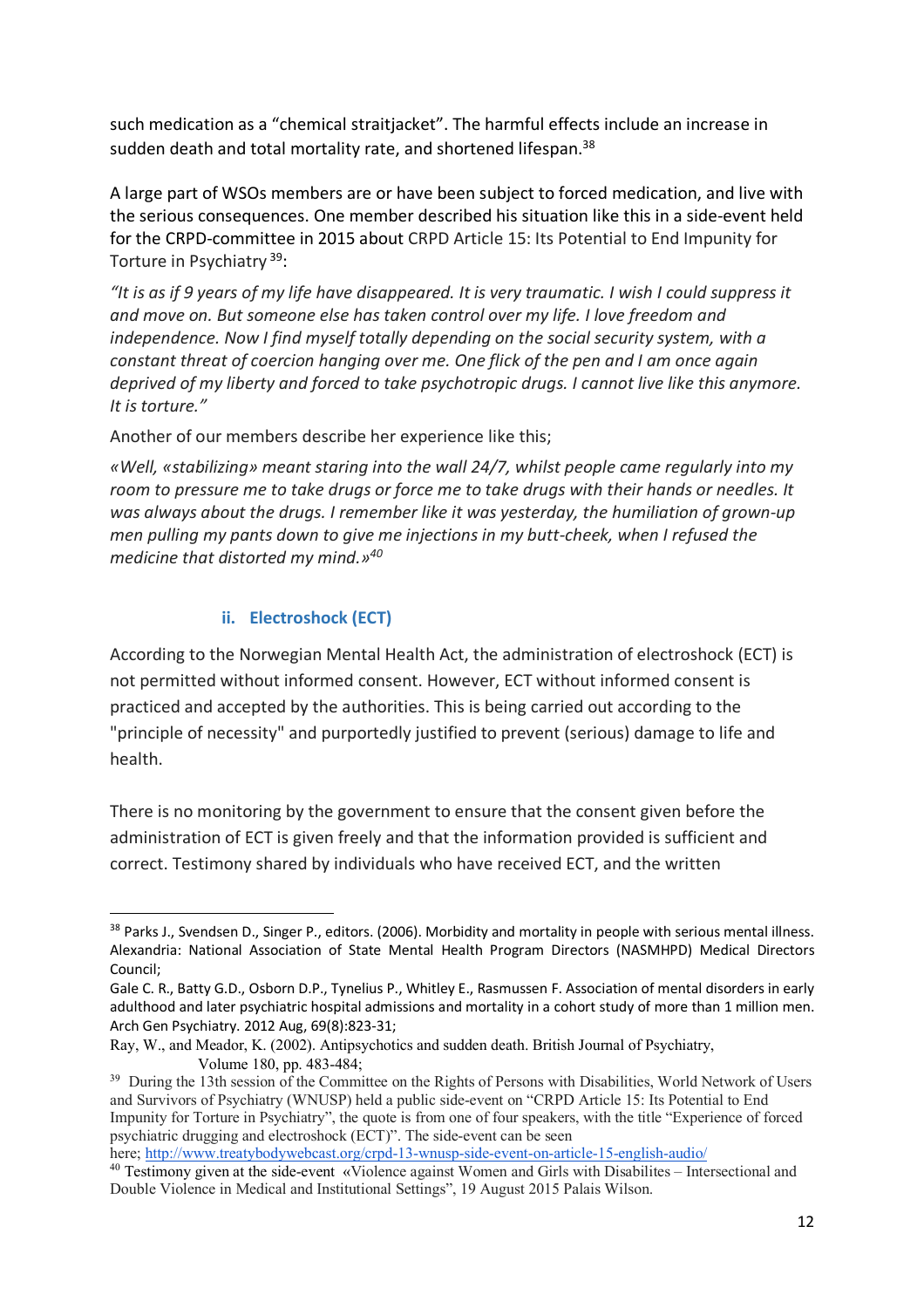information provided by hospitals about the treatment, show that information about risk of cognitive damage and side-effects, including permanent memory loss and brain damage, is absent or under-communicated. They also report that consent is given in an "un-free" situation during forced commitment or under the threat of force, as the only option available.

The NPM findings from Akershus university hospital also show that consent not always is free and informed; *"*There was nerveless findings from different sources, including interviews with patients, that raised the concern if the consent to ECT was given fully voluntary, and whether consent was collected with too much persuasion. Several of the patients had problems to recollect anything about the circumstances around the ECTtreatment."41

The UN Special Rapporteur on Torture has underscored that ECT must only be administered with the free and informed consent of the persons concerned, and that forced ECT constitutes ill-treatment;

"(..), it is of vital importance that ECT be administered only with the free and informed consent of the person concerned, including on the basis of information on the secondary effects and related risks such as heart complications, confusion, loss of memory and even death."<sup>42</sup>

There are no official statistics on the extent of the use of forced ECT, nor ECT administered with informed consent. There are however clear indications that the use of ECT has increased substantially over the last two decades. 43

The use of electroshock without valid free and informed consent has grave consequences for the people subject to it, some of whom is in our organization. Testimony about this is previously brought before the UN CRPD Committee;

«*Electroshock is a violent intervention both physical and mental. (..) Loss of memory and cognitive function is common. Our members testifies about personality change, loss of memories, loss of cognitive function and ability to store new memories. We testify of lost lives. For me the most serious effect was loss of vocabulary for speaking and writing, problems with concentration, problems with learning and storing information. (..) For many people the damage is greater than what I experienced; the total loss of memory from your former life; of giving birth to your children, of getting married, of your education and work* 

 <sup>41</sup> NPM report on visit to Akershus university hospital, 2017

<sup>&</sup>lt;sup>42</sup> UN Special Rapporteur on torture and other cruel, inhuman or degrading treatment or punishment, 2008; A/63/175, para 61.

<sup>43</sup> Medicine of today. 18.05.12. http://www.dagensmedisin.no/nyheter/mener-flere-bor-fa-elektrosjokk/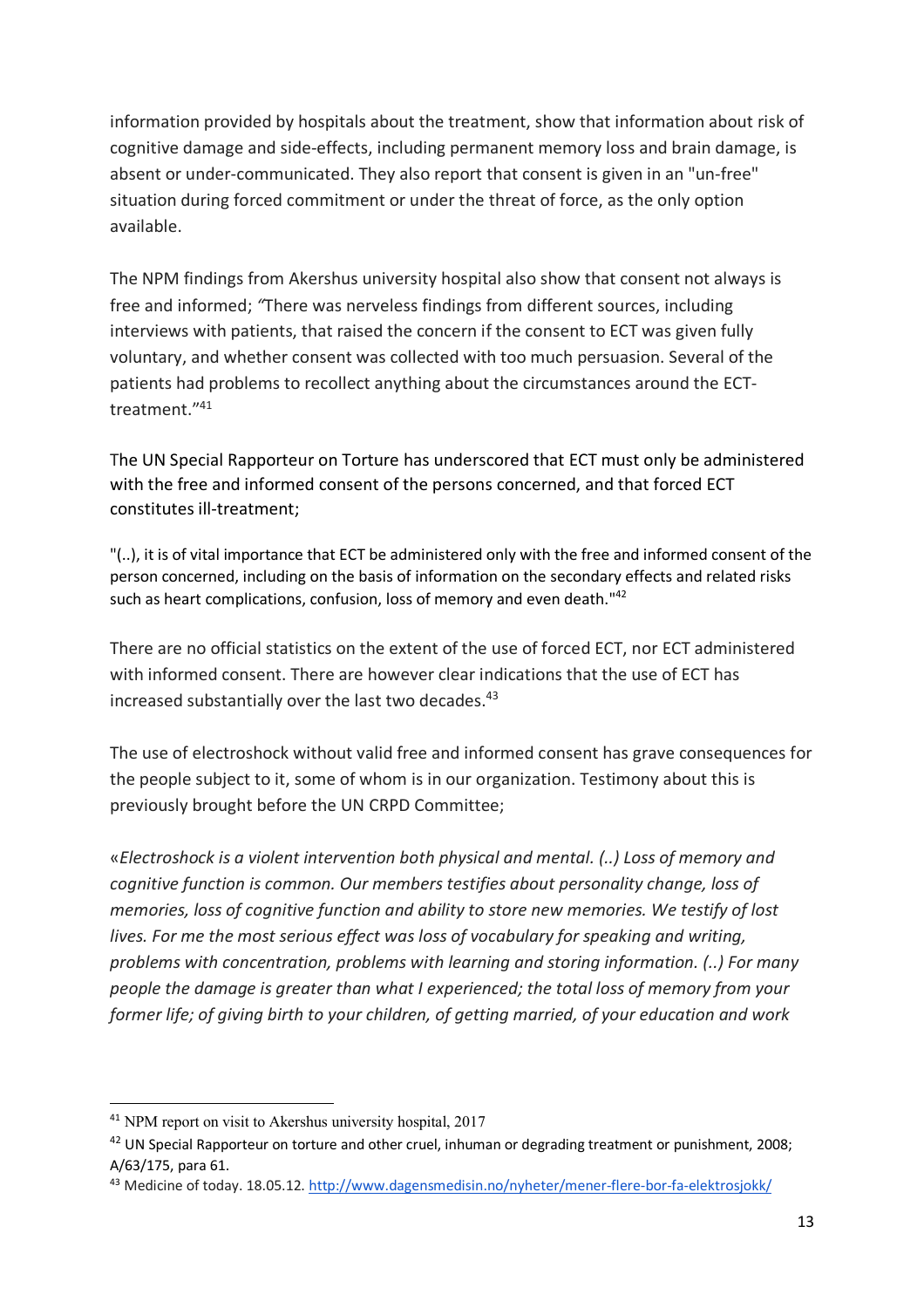*related competencies, of your friends and family. To have 1- 5 - 25 years of your memory erased by electroshock….*"44

Y (55 years) received ECT in 2011. He was not informed about the risks, and experienced grave memory-loss and permanent head-ache after only 5 shocks. In 2017 he explains his experience like this:

*"It took many years before I understood the extent of the damage. I lost belonging, identity, I sort of don't know where I am. It is terribly hard to cope with. I feel like I don't belong anywhere, because I don't have any belonging to things, it is a huge void. To create a future you need to know your past."45*

### **c. Coercive means**

### **i. Physical restraints**

A court-case from 2015 high-lights the totality of the use of force one person can be subject to under the current Norwegian legislation, and the lack of effective remedies.

Court decisions are from Oslo District Court 21. november 201446, Borgating Court of appeal 23. march 2015,<sup>47</sup> and 20 May 2015 the Supreme Court Appeal Committee rejects the appeal on the grounds that the Appeal Committee "cannot see that the appeal has views to succeed".<sup>48</sup> By this decision, all domestic remedies have been exhausted, and have failed.

Summary of the case:

A woman Y, 31 year old, brings the administrative decision of the supervisory commission concerning "compulsory mental health care" before the Oslo District Court, and then appeals the case to the Borgating Court of Appeal. She had been deprived of her liberty since 2006, in different closed psychiatric wards. Various measures had been forced upon her such as shielding, isolation from other patients, holding, forced intravenous nutrition, feeding by gavage, restrictions in her connections with the outside world, restraints and surveillance day and night. Since 2014, she had been held in restraints, 24 hours a day. At night she was strapped to a bed, at daytime her hands were either strapped to a chair, or to a table. If she

l <sup>44</sup> Testimony given by former chair of We Shall Overcome (WSO), Mette Ellingsdalen; During the 14th session of the Committee on the Rights of Persons with Disabilities, World Network of Users and Survivors of Psychiatry (WNUSP) held a public side-event on "Violence against Women and Girls with Disabilites – Intersectional and Double Violence in Medical and Institutional Settings", 19 August 2015. The side-event can be seen here; http://www.treatybodywebcast.org/crpd-14-public-side-event-on-violence-against-women-andgirls-with-disabilities-intersectional-and-double-violence-in-medical-and-institutional-settings-world-networkof-users-survivors/

<sup>45</sup> https://www.vg.no/nyheter/innenriks/psykisk-helse/vg-avsloerer-ga-elektrosjokk-166-ganger-utenpasientenes-godkjenning/a/24150018/

<sup>46</sup> Oslo District Court, 21 November 2014; 14-163619TVI-OTIR/04.

<sup>47</sup> Borgating Court of Appeal, 23 March 2015; LB-2015-13924.

<sup>48</sup> Supreme Court Appeal Committee, 20 May 2015; HR-2015-1091-U.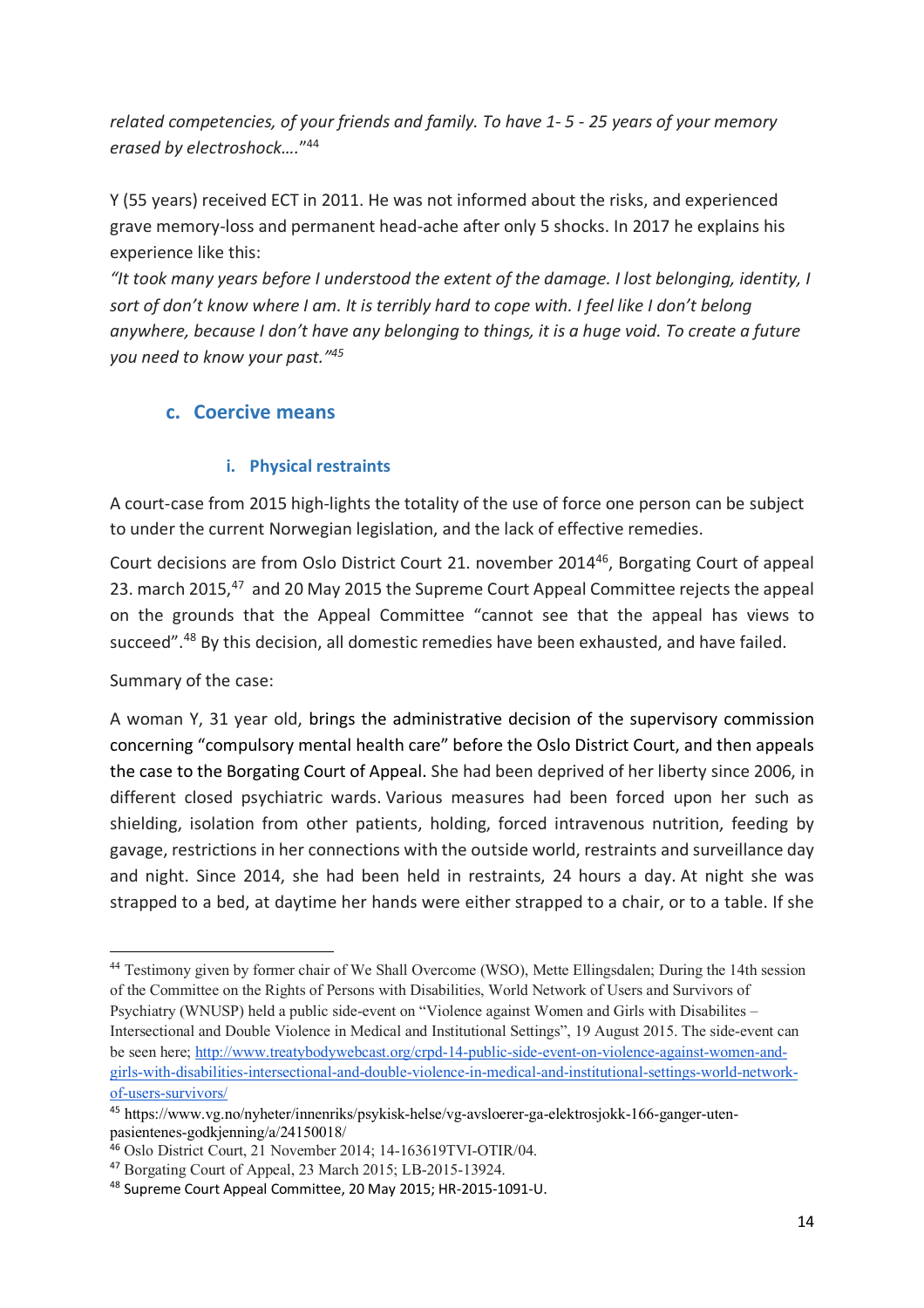needed to go to the toilet, two staff members went with her. When she took a shower she was watched over by staff members.

Y had on several occasions inflicted potentially fatal injuries upon herself. She stated a clear wish to die.

Borgating Court of Appeal does no assessments of the potential harm caused by the coercive regime. The court acknowledged that during Y's stay at the hospital "her eating disorder has become far worse, and that her condition is now life-threatening", and that "her selfharming has also become significantly worse both in frequency as well as intensity".

Borgating Court of Appeal acknowledge in its decision that Y "during a longer period of time has been subjected to an extreme coercive regime". When the court gave its judgement 23. March 2015 Y had been deprived of liberty for almost 9 years. She had been in restraints and under surveillance 24 hours a day continuously for more than 1 year.

The court does conclude that the use of restraints in this case "will obviously be perceived as cruel, inhuman and degrading", but deem the use nevertheless necessary and legitimate.

The court summary concludes that there is no violation of the prohibition of torture as set forth by the UN Convention against Torture (CAT) Art. 16 para 1, nor of the alleged violations of the European Human Rights Convention (EHRC Articles 3 and 8). The court rules in favour of the state, and the "compulsory mental health care" is maintained

Though it is mentioned in the verdict from the Borgating Court of Appeals that Y asserts that the treatment of her "entails discrimination of her as a person with disabilities", the court makes no assessments of the discriminatory aspects of the case, nor of CRPD compliance, and does not make any decision regarding violations of the convention.When the court concludes that "the use of restraints is exclusively based on the need to protect her against serious harm or illness with fatal outcome", the court has lost the discriminatory aspects out of sight. Y is subjected to involuntary commitment based on the threshold criteria "serious mental disorder", an inherently discriminatory criteria based on disability. Y would not have been subjected to the coercive regime she is currently under, including the use of restraints, if she was not perceived to have a disability. The use of restraints and other forced interventions cannot be seen disconnected from this. The whole coercive regime is based on discriminatory grounds, in violation of the CRPD

The court demonstrates a lack of understanding and awareness of international disability rights law and human rights obligations, as well as a legitimization of severe violations of personal integrity and conditions amounting to ill-treatment

Even though the extensive use of physical restraints in this case is extreme, it is far from being a singular incidence.

In 2016 conducted investigative journalists in the newspaper VG a thorough investigation into the use of physical restraints in Norwegian hospitals. 25 % of the patients that was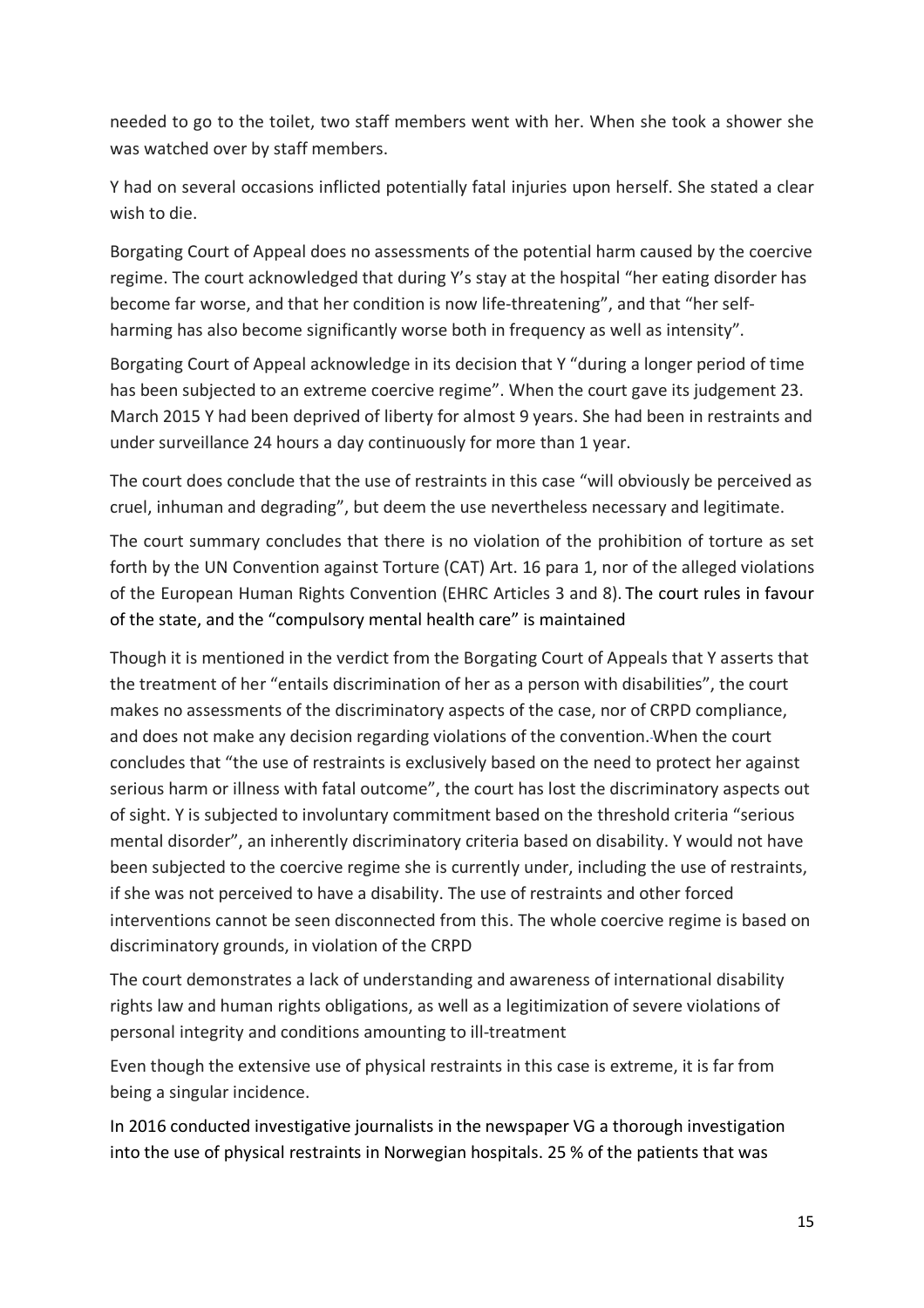subject to mechanical restraints was restrained more than 8 hours<sup>49</sup>. They documented one case where a person had been subject to physical restraint 70 days and nights<sup>50</sup>, and another case were a person had been restrained 64 days and nights.<sup>51</sup>

NPM has in their findings documented that the use of physical restraints is wide-spread, used beyond the criteria of emergency situations, used as a preventative measure and used for prolonged periods. 52

The WHO has in their «Quality Rights guidance and training tools» a module called "Strategies to end the use of seclusion, restraint and other coercive practices";

- Seclusion and restraints cause physical, emotional and mental harm. As we have seen, restraints sometimes cause physical harm such as broken bones and even death. Also, the psychological impact and trauma of seclusion and restraint is profound and longlasting.
- Evidence shows that seclusion and restraint can make feelings of frustration and anger worse, resulting in more harmful behavior. People using services unsurprisingly tend to view seclusion and restraint as punitive (for example for not doing 'what they are told' including failing to follow instructions to take their medication) and this can increase feelings of frustration towards mental health and related staff or others. <sup>53</sup>

### **ii. Isolation/Shielding**

Isolation is regulated as a coercive mean in the Mental Health Act § 4.8, and has a time limit on 2 hours. Shielding/segregation, that is considered a treatment-intervention in the law (Mental Health Act § 4.3) and not a coercive measure, has administrative decisions that last two weeks, but there is no limit on how many consecutive decisions one person can have.

The NPM has documented that segregation can in practice be isolation<sup>54</sup>. Our members have for years described their experience with shielding as isolation. They describe the lack of contact with other patients, the experience of punishment, the fear of showing emotions that can lead to more force and the deprivation of stimulance as ill-treatment and torture.

 <sup>49</sup> https://www.vg.no/nyheter/innenriks/tvang-i-psykiatrien/holdes-i-belter-i-hundrevis-av-timer/a/23669706/ <sup>50</sup> St.Olavs Hospital in 2015, 1855 hours.

<sup>&</sup>lt;sup>51</sup> Østfold Hospital in 2015, 1549 hours.

 $52$  The Norwegian NPM's submission to the UN Committee against Torture's 63rd session – Information regarding the Norwegian Government's implementation of the Convention

<sup>53</sup> WHO Quality Rights guidance and training tools; Strategies to end the use of seclusion, restraint and other coercive practices. Topic 4: Challenging assumptions about seclusion and restraint. WHO 2017

<sup>&</sup>lt;sup>54</sup> The Norwegian NPM's submission to the UN Committee against Torture's 63rd session – Information regarding the Norwegian Government's implementation of the Convention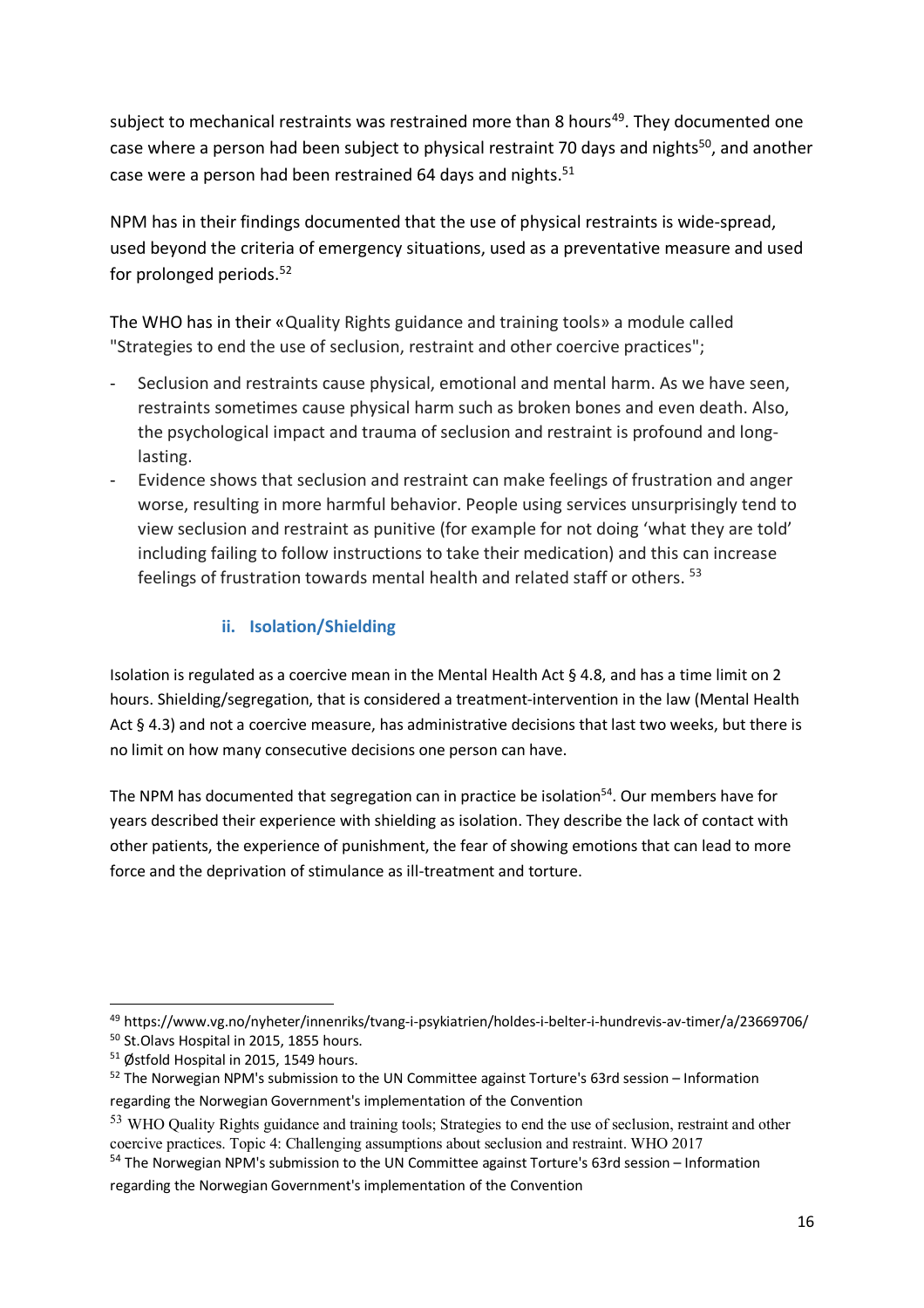#### **Suggested questions to pose to the State party:**

- Ask the Norwegian Government to provide information on what measures have been taken to abolish legislative provisions that authorize detention on mental health grounds or in mental health facilities.
- Ask the Government to provide information on what measures have been taken to ensure that all mental health services is based on the free and informed consent of the person concerned and to abolish all legal provisions that authorize any forced or nonconsensual interventions or treatments in the mental health setting.
- Ask the Government to provide information on what steps have been undertaken to replace forced treatment and commitment by a wide range of services in the community that meet the needs expressed by persons with disabilities, and that respect the person's autonomy, choices and dignity, including peer support and other alternatives to the medical model of mental health.

#### **Proposed recommendations for the Concluding Observations:**

- Recognize the immediate obligation to stop ill-treatment from being carried out through forced psychiatric interventions, undertake necessary action to repeal legislation that authorizes forced psychiatric treatment and detention, and develop laws and policies that replaces coercive regimes with services that fully respect the autonomy, will and equal rights of persons with disabilities.
- Take effective measures to ensure that no one is involuntarily placed in psychiatric institutions or subjected to mental health treatment without the free and informed consent of the person concerned;
- Ensure that all individuals currently confined in psychiatric institutions are regularly and effectively informed of their rights, including the right to leave and the right to refuse any or all treatment

# **6. Lack of prompt and impartial investigation (art. 12, 13 and 16) – Urgent Appeals to Norway**

In January 2017, Norway received an Urgent Appeal concerning a case of mental health detention and forced psychiatric treatments from the UN Working Group on Arbitrary Detention, the UN Special Rapporteur on the Rights of Persons with Disabilities and the UN Special Rapporteur on the right of everyone to the enjoyment of the higest attainable standard of physical and mental health.<sup>55</sup>

<sup>55</sup> Urgent Appeal:

https://spcommreports.ohchr.org/TMResultsBase/DownLoadPublicCommunicationFile?gId=22955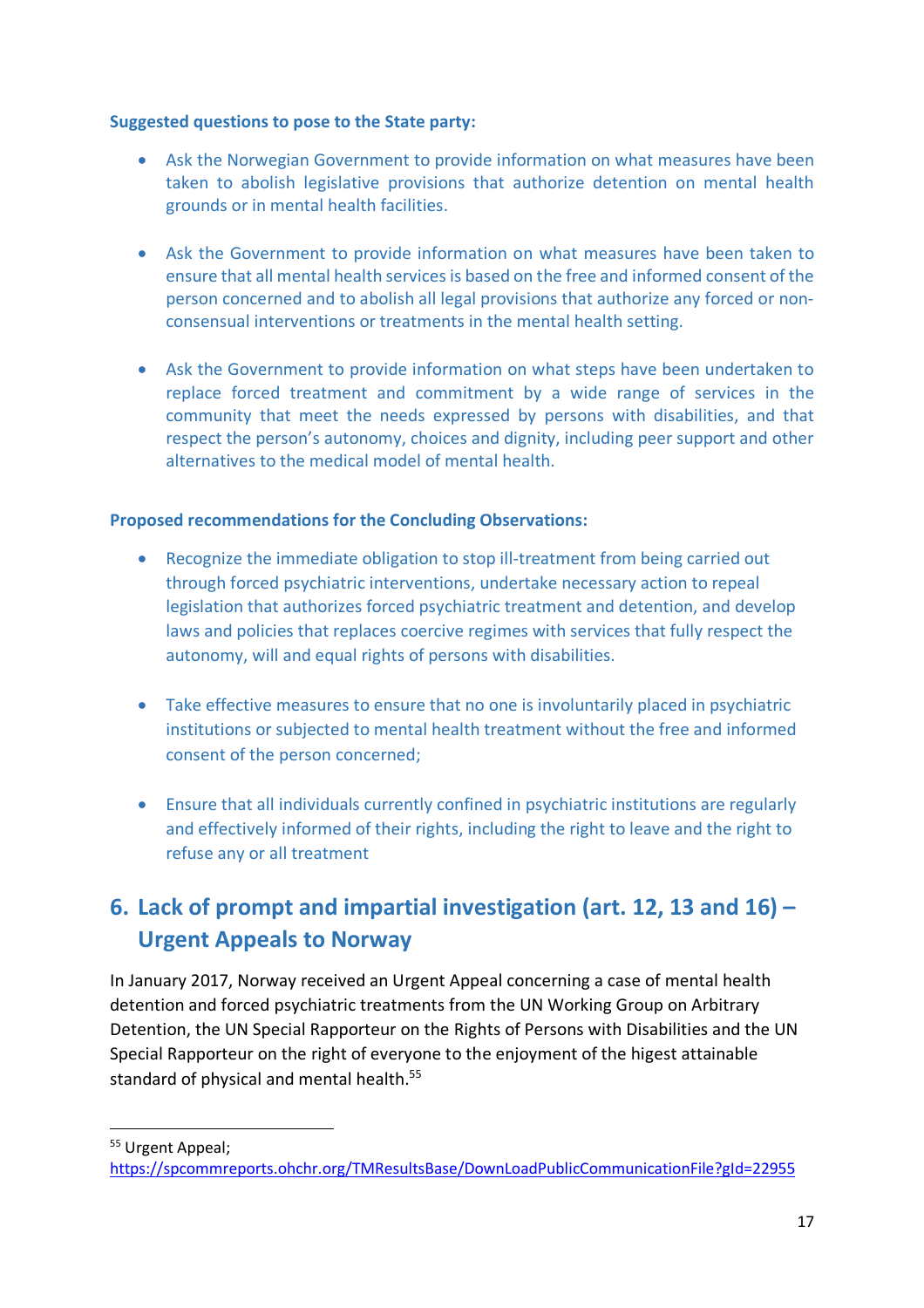The UN Special Procedures mandate holders states "it is highly concerning that no adequate actions seems to have been taken by the appropriate national mechanisms to investigate Mr. X's serious allegations (…)". The rapporteurs further states that the facts of the case "appear to be in contravention of the rights of persons with disabilities not to be arbitrarily deprived of their liberty and the right to equal recognition before the law as enshrined, inter alia, in articles 9 and 14 of the International Covenant on Civil and Political Rights, ratified by Norway on 13 September 1972, and the provisions of the Convention against Torture and Other Cruel, Inhuman or Degrading Treatment or Punishment, ratified by Norway on 09 July 1986."

"The convention on the Rights of Persons with Disabilities, ratified by Norway on 03 June 2013, provides further guidance to promote, protect and ensure the full and equal enjoyment of all human rights and fundamental freedoms by all persons with disabilities. Article 14 in conjunction with article 5 of the Convention prohibits unlawful and arbitrary detention on grounds of disability, including forced confinement to psychiatric facilities. In addition, article 12 of the Convention guarantees the rights of persons with disabilities to make autonomous decisions and have those decisions respected."

(..)

"The deprivation of liberty in psychiatric hospitals and the denial of legal capacity related to consent for treatment, as in the present case, is likely to also inflict severe mental pain and suffering on the individual, thus falling under the scope of the Convention against Torture and Other Cruel, Inhuman or Degrading Treatment or Punishment, and article 15 of the Convention on the Rights of Persons with Disabilities. Similarly, the forced administration of drugs, including antipsychotic therapy, inside psychiatric hospitals or in the context of forced outpatient treatment, may constitute a form of torture or other cruel, inhuman or degrading treatment (see A/63/175, para 63; CRPD/C/DOM/CO/1, para 27). The same applies to the use of coercive measures including the use of electroconvulsive therapy (ECT), mechanical and chemical restraints, and the use of isolation and seclusion for persons with psychosocial disabilities (see A/HRC/22/53, para 63; A/66/268, paras 67-68, 78; CRPD/C/SRB/CO/1; CRPD/C/THA/CO/1)."

"These provisions impose an immediate obligation on the States to immediately discontinue these practices and reform laws and policies allowing for deprivation of liberty and forced treatment on the basis of disabilities by replacing these practices with services in the community that meet needs expressed by persons with disabilities and respect the autonomy, choices, dignity, and privacy."

The rapporteurs urged the Norwegian Government to safeguard the above-mentioned rights of Mr. X in compliance with international instruments, and to take all necessary interim measures to halt the alleged violations and prevent their re-occurrence.

In Norway's reply to the UN mandate holders the Government dismiss the case by stating that it "fails to see that this case requires it to take particular measures and that it warrants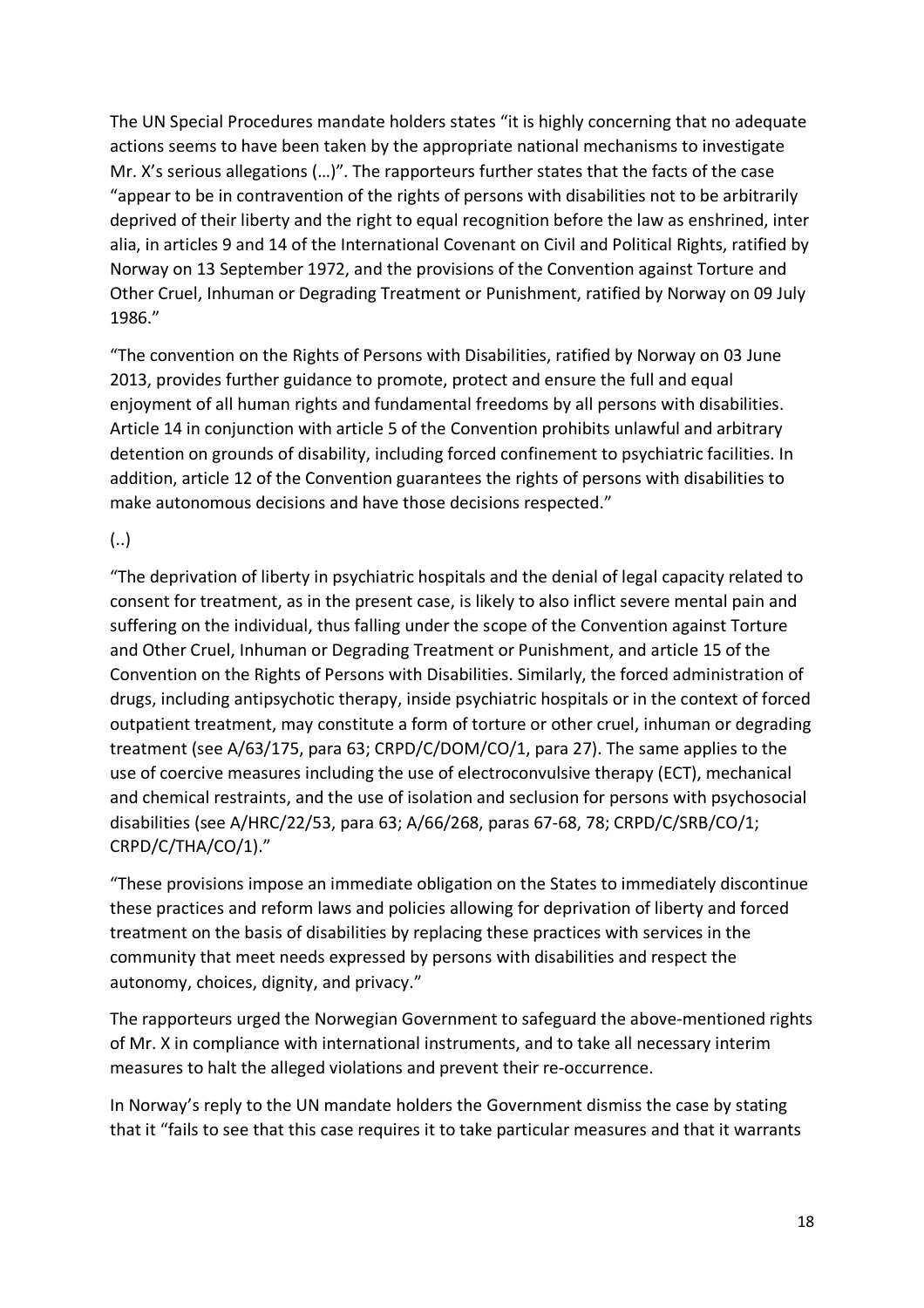an urgent appeal to Norway", without any sign of initiating an prompt and impartial investigation as obligated by CAT articles 12, 13 (and  $16$ ).<sup>56</sup>

More than a year has passed since the Urgent Appeal, and Mr. X, who is a member of WSO, has remained under forced psychiatric interventions, including neuroleptic medication without free and informed consent.

Norway has also on earlier occasions received Urgent Appeals concerning forced psychiatric interventions from the UN Special Rapporteur on Torture, the UN Working Group on Arbitrary Detention, the UN Special Rapporteur on health, and the UN Special Rapporteur on Violence against Women.<sup>57</sup> There are few signs that any of these Urgent Appeals has led to effective investigations, or provided the victims with effective remedies and redress.

#### **Suggested questions to pose to the State party:**

• What steps are taken to adopt effective measures to prevent the recurrence of the acts described in the Urgent Appeal of January 2017. 58

#### **Proposed recommendations for the Concluding Observations:**

- The Committee against Torture urges the State party to ensure a prompt and impartial investigation of the circumstances of X's case, and to provide details and results of such inquiries.
- The State Party should take all necessary measures to guarantee that the rights and freedoms of Mr. X are respected, and to ensure his immediate release from forced psychiatric treatment.59

### **7. Lack of effective remedies and reparations**

There are several barriers to access to justice with regard to ill-treatment of persons with psychosocial disabilities in Norway;

When ill-treatment is carried out in the name of medical treatment, authorized by domestic legislation and enforced by national law, then there are no real protection or access to effective remedies. There are no redress for victims, no accountability for perpetrators. The ill-treatment goes with impunity.

 <sup>56</sup> Norway's reply; https://spcommreports.ohchr.org/TMResultsBase/DownLoadFile?gId=60255 57A/HRC/13/39/Add.1, page 277

http://www2.ohchr.org/english/bodies/hrcouncil/docs/13session/A.HRC.13.39.Add.1\_EFS.pdf A/HRC/16/52/Add.1, page 333

http://www2.ohchr.org/english/bodies/hrcouncil/docs/16session/A.HRC.16.52.Add.1\_EFSonly.pdf

<sup>58</sup> *Guarantees of non-repetition* should include taking measures to combat impunity, prevent future acts, as well as reviewing and reforming laws contributing to or allowing these violations.<br><sup>59</sup> In accordance with CRPD Committee Guidelines on Art. 14, para 24, as well as with Guideline 20 of the UN

Basic Principles and Guidelines on remedies and procedures on the right to anyone deprived of their liberty to bring proceedings before a court, adopted by the Working Group on Arbitrary Detention on 29 April 2015.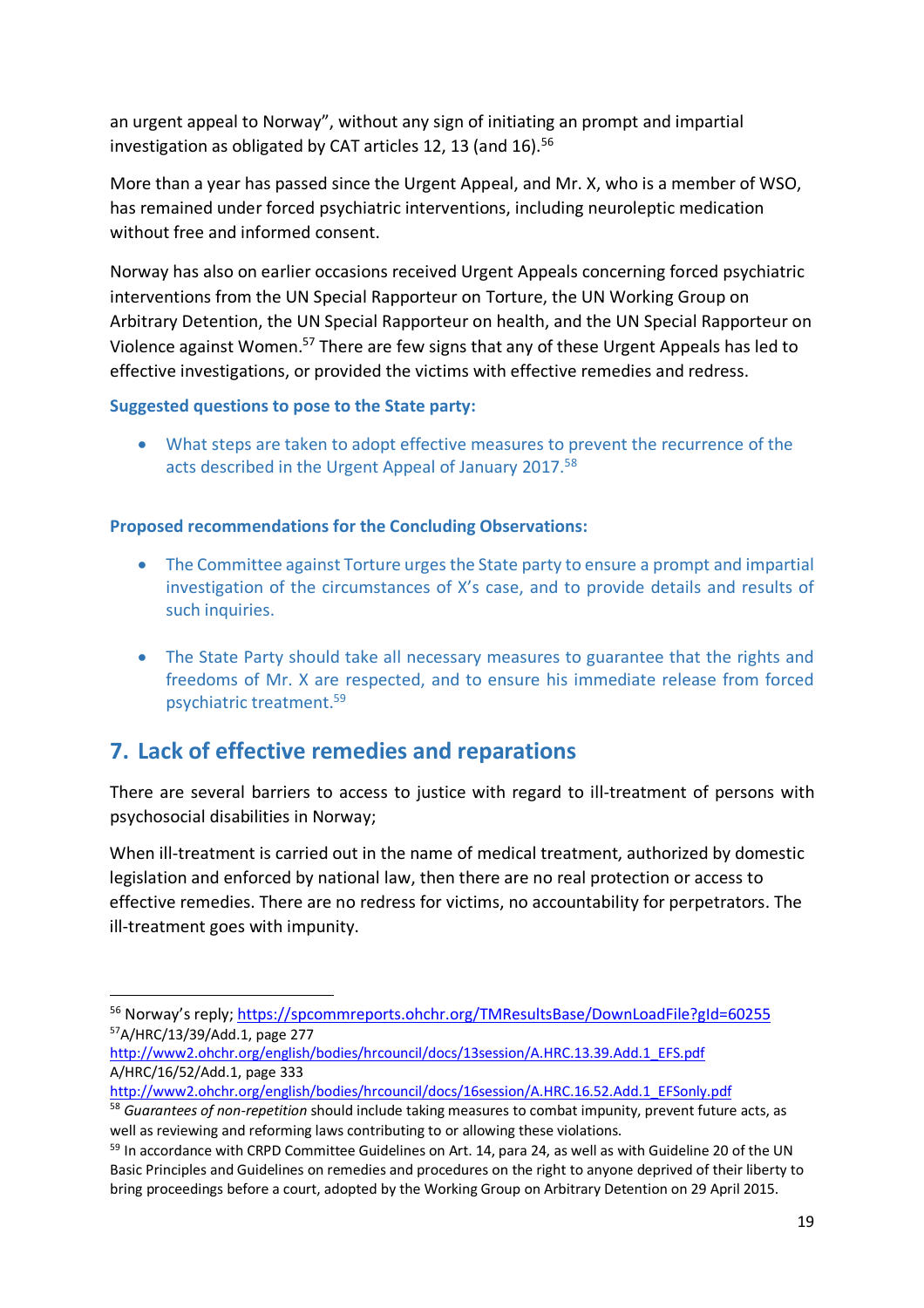As the case from the Urgent Appeal and the Borgating court case illustrate, there are a lack of effective remedies. While persons with psychosocial disabilities constantly challenge the discrimination and ill-treatment of forced psychiatric treatments and detention in the courts, the legal system of Norway has failed to provide basic human rights protections for this population.

#### **Proposed recommendation for the Concluding Observations:**

• Ensure that individuals have access to an effective mechanism to obtain release from any confinement or forced interventions in mental health service settings.

# **8. Forced abortion and sterilization of women with disabilities**

Norway has failed to ensure all women and girls with psychosocial and intellectual disabilities the fundamental right to exercise choice and control over their bodies. Discriminatory laws are authorizing procedures, including forced abortion and sterilization, infringing on their sexual and reproductive integrity.

According to Norwegian law, women with psychosocial or intellectual disabilities can be subjected to forced abortion on the application of a guardian.  $60$  The woman's consent needs only to be obtained if "it may be assumed that she is capable of understanding the significance of the operation".<sup>61</sup>

According to Norwegian law, sterilization requires consent from a legal guardian when a person is having "a serious mental disorder or serious intellectual disability or serious mental impairment", and a legal guardian can apply for sterilization without the persons consent when the person is deemed not able to make a decision about the intervention.<sup>62</sup>

Both the CEDAW and CRPD Committees have made recommendations calling for the protection of women with disabilities from forced sterilization and for these practices to be abolished in the law.63

The UN Special Rapporteur on the rights of persons with disabilities has classified forced sterilization as a pattern of systemic violence being carried out on women and girls with disabilities, causing irreversible harm under the guise of "best interest", and has called on States to immediately repeal all legislation allowing for the administration of any procedures

<sup>&</sup>lt;sup>60</sup> Woman who are perceived to have "a severe mental disorder or an intellectual impairment to a considerable degree".

<sup>&</sup>lt;sup>61</sup> Act concerning Termination of Pregnancy of 13 June 1975 No. 50.

Unofficial translation of the Act; http://app.uio.no/ub/ujur/oversatte-lover/data/lov-19750613-050-eng.pdf <sup>62</sup> Sterilisation Act of 3 June 1977 No. 57.

Persons perceived to have "a serious mental disorder or an intellectual disability or being mentally impaired". According to Norwegian law, the person concerned can request sterilization from the age of 25 years (and earlier on specific terms, upon application). However, exceptions applies for persons with psychosocial, mental or intellectual disabilities.

<sup>&</sup>lt;sup>63</sup> CEDAW/C/JOR/CO/5, para 46; CRPD/C/PER/CO/1, para 35; CRPD/C/ESP/CO/1, para 38.